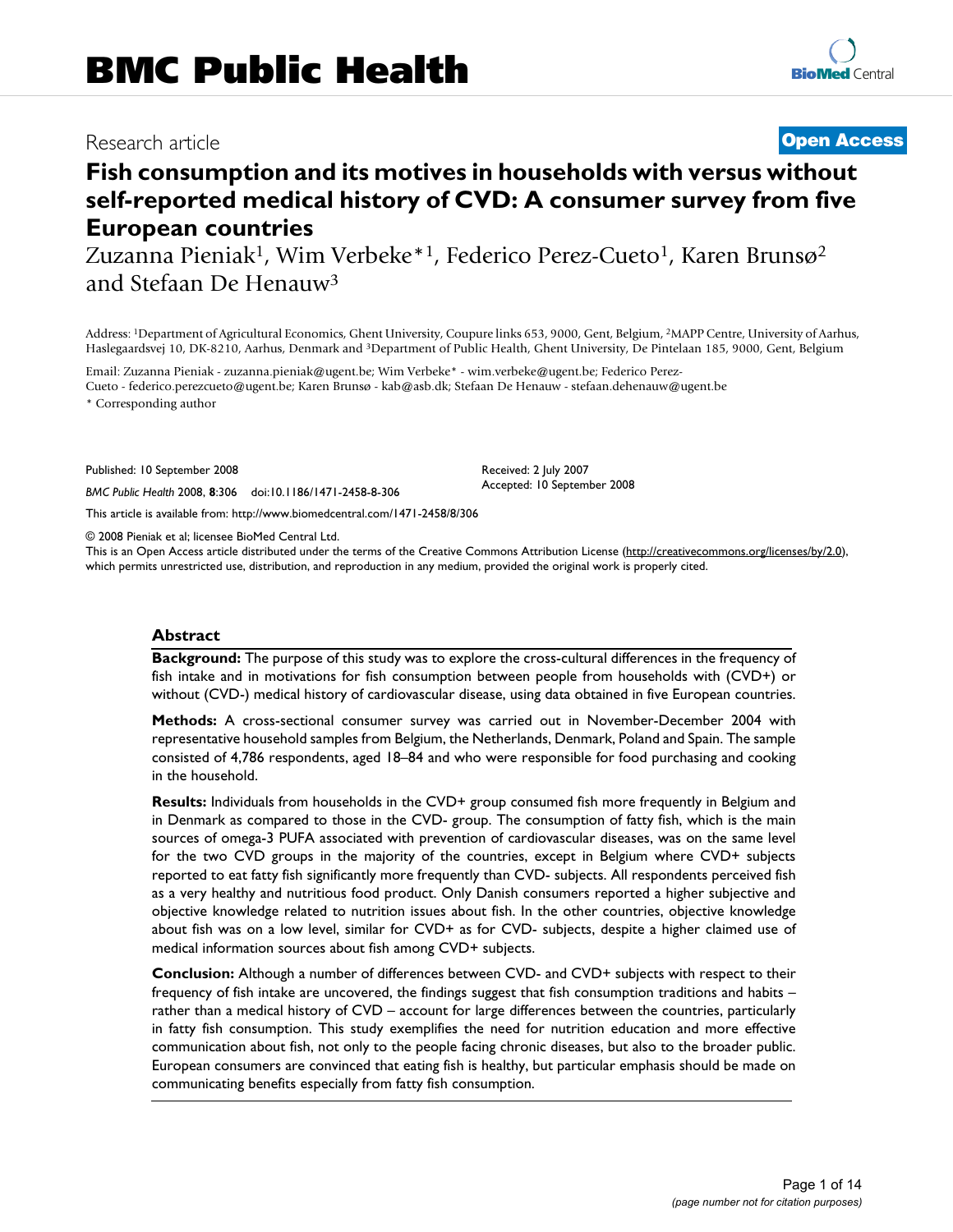### **Background**

Fish and seafood products are recommended to take a prominent position in the human diet due to their beneficial role in the prevention of chronic degenerative diseases. The consumption of fish may be protective against certain cancers [\[1](#page-11-0)-[4](#page-11-1)] and cardiovascular diseases [[5](#page-11-2),[6](#page-12-0)]. Consumption of fish or fish oils lowers the risk of coronary heart disease, death or sudden death [[7](#page-12-1)[-10](#page-12-2)]. This (health) beneficial role of fish intake is particularly due to its omega-3 polyunsaturated fatty acids (PUFA) content, which have been associated with the prevention of cardiovascular diseases [\[10\]](#page-12-2). Eicosapentaenoic acid (EPA) and docosahexaenoic acid (DHA) that are formed from alphalinolic acid have been identified as the two long-chain omega-3 PUFA's to be the likely active constituents of fatty fish. EPA has protective health effects such as the lowering rates of heart diseases [[11\]](#page-12-3), the reduction of arrhythmias and thrombosis [[12\]](#page-12-4), the lowering plasma triglyceride levels [\[13](#page-12-5)], and the reduction of blood clotting tendency [[14](#page-12-6),[15\]](#page-12-7).

Previous studies carried out on general population samples found that attitudes towards fish consumption [[16](#page-12-8),[17\]](#page-12-9), motivational aspects such as health involvement or the importance attached to healthy eating [\[18](#page-12-10),[19\]](#page-12-11), were significant factors in explaining fish consumption. Also people's health motivation and knowledge about nutrition were, among others, positive predictors of dietary health preventive behaviour [[20](#page-12-12)]. Furthermore, fish availability, perceived difficulty or easiness in the preparation and cooking of fish, perception that fish is expensive compared to the other food types, physical properties such as bones and smell, and taste preference were found to be important factors shaping fish consumption [\[21](#page-12-13)[-25](#page-12-14)]. Despite the predominantly healthy image fish has among nutritionists, food scientists, government and consumers [[26](#page-12-15)[-28](#page-12-16)], the recommendations of eating fish at least twice a week are not met by large groups of the population in many countries [\[29](#page-12-17)[,30](#page-12-18)].

### **Scope and objectives**

Our specific interest for performing this study stems from the role of fish consumption in the prevention of cardiovascular disease (CVD). The aim of this paper is to investigate the differences in the frequency of fish consumption and motivational aspects such as health beliefs, use of and trust in information sources and knowledge levels, between individuals from households with (CVD+) versus without (CVD-) medical history of CVD in Belgium, Denmark, The Netherlands, Poland and Spain.

The risk of CVD can be lowered by adhering to dietary and lifestyle recommendations [\[31\]](#page-12-19), particularly the weekly consumption of two portions of fish, one of which should be fatty fish. Therefore, at least if dietary recommendations were consciously adhered to, one would expect that individuals from CVD+ households will report a higher frequency of fish consumption in general and fatty fish consumption in particular, as compared to those who have not been confronted with CVD in their direct social environment. As it is known, people are influenced by others, also in their food purchase and consumption behaviour. Consumers having the feeling that other people who are important to them, such as family members, stimulate their consumption are also reporting a higher intention to buy fish [\[17](#page-12-9),[19\]](#page-12-11). Additionally, the moral obligation or personal norms of individuals may lead to performing a particular behaviour for reasons other than own liking, like serving the family a healthy meal [[19,](#page-12-11)[21](#page-12-13)]. Therefore, we believe that questioning people responsible for the shopping in their household is relevant and meaningful.

Whether dietary recommendations are adhered to is likely to depend also on multiple other personal factors, including cultural background, as well as attitudinal and information-related variables. In this study, we will concentrate on countries with a weak (Poland), a moderate (Belgium, the Netherlands and Denmark) and a strong tradition (Spain) of eating fish. Based on the Food Balance Sheets data provided by FAO [\[32\]](#page-12-20), Spain reported one of the highest fish intakes in Europe and in the world with 45 kg/capita/year, whereas Belgium, Denmark and the Netherlands reported moderate fish consumption levels of 24, 23 and 23 kg/capita/year, respectively, close to the EU average based on the 27 countries (21.4 kg/capita/ year). Poland was among the countries with the lowest consumption of fish within Europe (9 kg/capita/year). Determinants of fish consumption might be different depending on the country and fish consumption level. What is important in one country may not be significant in the other. Therefore, some cross-cultural differences related to motivational aspect of fish consumption are expected.

The use of information sources as a part of information search [[33,](#page-12-21)[34\]](#page-12-22) in the decision making process [\[35](#page-12-23)], associates with behaviour and/or food choice [\[36\]](#page-12-24). Therefore, information addressed to consumers must be reliable and trustworthy [[37\]](#page-12-25), since trust plays a crucial role in the utilisation of provided information [[38\]](#page-12-26) and is an important antecedent to information effectiveness. Furthermore, consumer knowledge has been proven to be a relevant and significant construct that influences how consumers gather and organise information, and ultimately, what products they buy and how they use them [\[39](#page-12-27)]. In this study, two knowledge constructs will be distinguished: subjective knowledge and objective knowledge [[34,](#page-12-22)[40-](#page-12-28) [42\]](#page-12-29). Subjective knowledge relates to people's perceptions of what or how much they know about a product class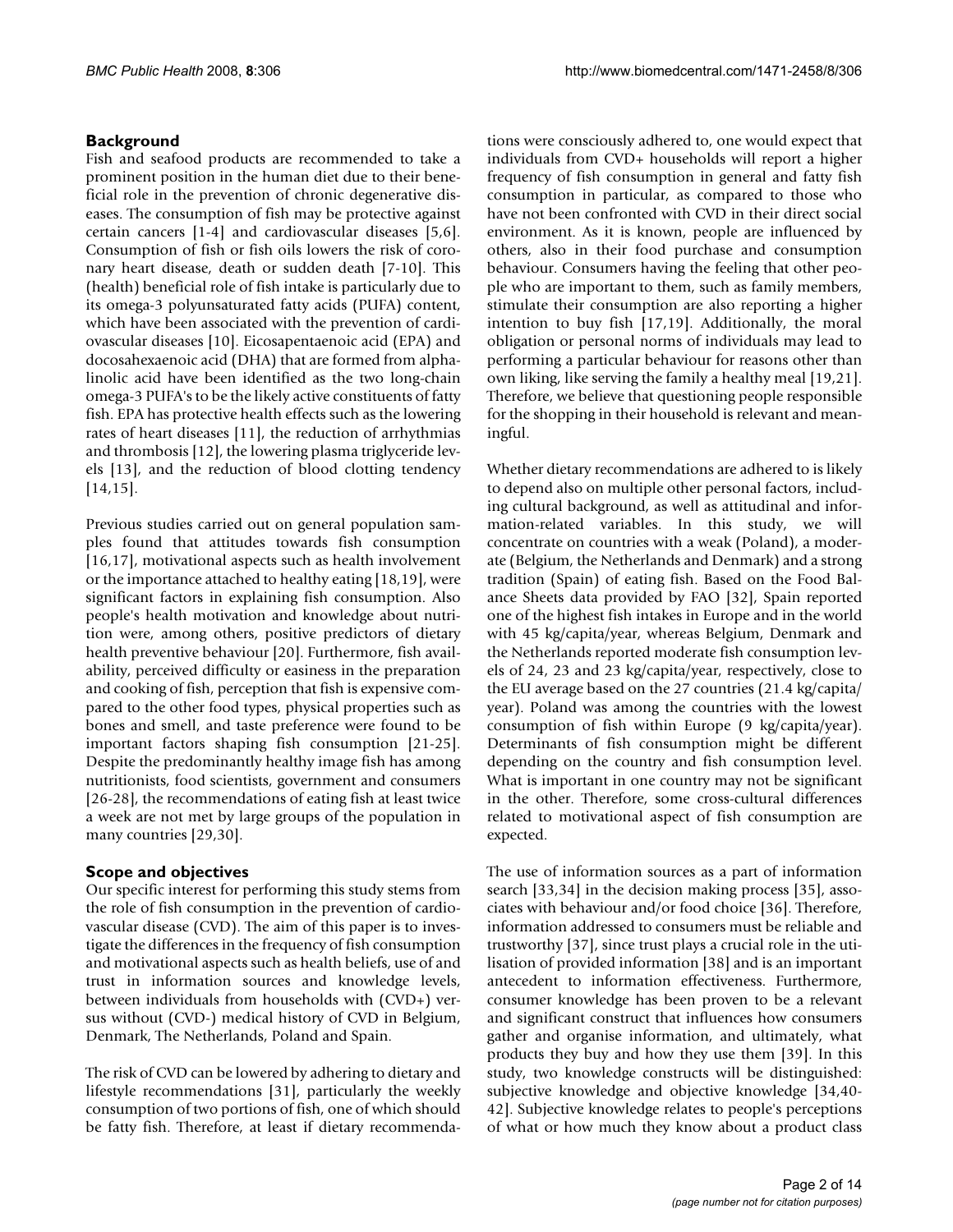and are based on consumer's interpretation of what s/he knows, while objective knowledge refers to the accurate information about the product class stored in long-term memory [[42](#page-12-29),[43\]](#page-12-30).

### **Methods**

### *Study design*

This study was part of the consumer science pillar of the Integrated Project SEAFOODplus (FOOD-CT-2004- 506359) [http://www.seafoodplus.org,](http://www.seafoodplus.org) which has been approved for funding under the EU Sixth Framework Programme. The overall research design for this study has been described in detail elsewhere [\[44](#page-12-31)] and will only be summarised here. Cross-sectional survey data were collected through questionnaires in five European countries: Belgium, Denmark, The Netherlands, Poland and Spain during November-December 2004. All relevant international guidelines and standards relating to the collection of personal data from human beings have been abided. Participants in the consumer studies were adult volunteers from whom written informed consent has been obtained. The data collection fieldwork has been performed by professional market research agencies who have agreed to abide the ICC/ESOMAR International Code on Market and Social Research [\[45\]](#page-12-32). This code embodies the highest professional and ethical standards relating to market and social research, and guarantees amongst other things, informed consent and the anonymous processing of personal data.

Sample selection and contact procedures differed between countries, depending on cost efficiency, time effectiveness and best practice of the market research agencies that performed the fieldwork. Households were selected at random, either from panels (Belgium and The Netherlands), phone books (Denmark), census data (Poland) or through random walk procedures (Spain), taking predetermined quota with respect to age and regional distribution into account within each country. In Denmark and Belgium, the field work consisted of mail surveying with a response rate of 79% and 53%, respectively. In Poland and in Spain, the participants were contacted face-to-face at their homes. Upon their agreement to participate, they were asked to self-administer and return the completed questionnaire. In The Netherlands, data were collected electronically by means of a web-based survey. Most importantly, all questionnaires were self-administered by the participants without interference from the researchers, the agency or interviewers. The dataset used contained only fully anonymous and non-identifiable records.

### *Measures*

A questionnaire was developed in English and further translated into Dutch and French (Belgium), Danish (Denmark), Dutch (The Netherlands), Polish (Poland)

and Spanish (Spain) by professional translation service in each country. The back-translation method was used to construct the local language versions of the questionnaire. The questionnaires, measuring a wide variety of constructs including behaviour, attitudes and beliefs, knowledge, and use of information sources, have been pre-tested in the national languages through pilot studies.

In order to obtain a measure for whether an individual has been confronted with CVD in her/his direct social environment, respondents were asked if there was anybody in their households suffering or having suffered from cardiovascular diseases (nominal yes/no scale). In this study household refers to all individuals who live in the same dwelling. It has been translated into "gezin" (Flemish/Dutch), "foyer" (French), "gospodarstwo domowe" (Polish), "husstanden" (Danish), and "hogar" (Spanish). No concrete definition of cardiovascular diseases has been given to the respondents. We assumed that cardiovascular diseases refer to the class of diseases that involve the heart and/or blood vessels (arteries and veins). Nevertheless, we used the term that is the most familiar in common layman language in the respective countries. From a medical perspective these terms do not necessarily cover all potential diseases involving heart and/or blood vessels. From our perspective, it is the subjective feeling, or even reality of facing or having faced any disease related to cardiovascular diseases that matters. Our measure is a self-reported, single item measure that indicates if there are/were persons in the households with a medical history of cardiovascular diseases. It is important to note that no medical examinations have been carried out in this study. In order to avoid postrationalisation and social desirability response behaviour, this question about CVD was asked at the end of the questionnaire.

Fish consumption behaviour was a self-reported measure and was scaled as the frequency of total fish consumption per week. The respondents were asked through two questions how often they eat fish both at home and out of home; then the responses were summated in order to create one final variable, namely, total fish consumption. Additionally, the consumption of fatty fish was assessed by measuring the consumption frequency of four fatty fish species (fat concentration > 10% on fresh weight basis): salmon, mackerel, eel and herring. A 9-point frequency scale ranging from "never" (1) to "daily or almost every day" (9) was used for both total and fatty fish consumption. Assuming that fish consumption behaviour might be driven through dietary recommendations related to the prevention against cardiovascular diseases, these variables were recoded into binary (yes/no) fish consumption variables; either meeting or not meeting dietary recommendations with respect to fish. In the case of total fish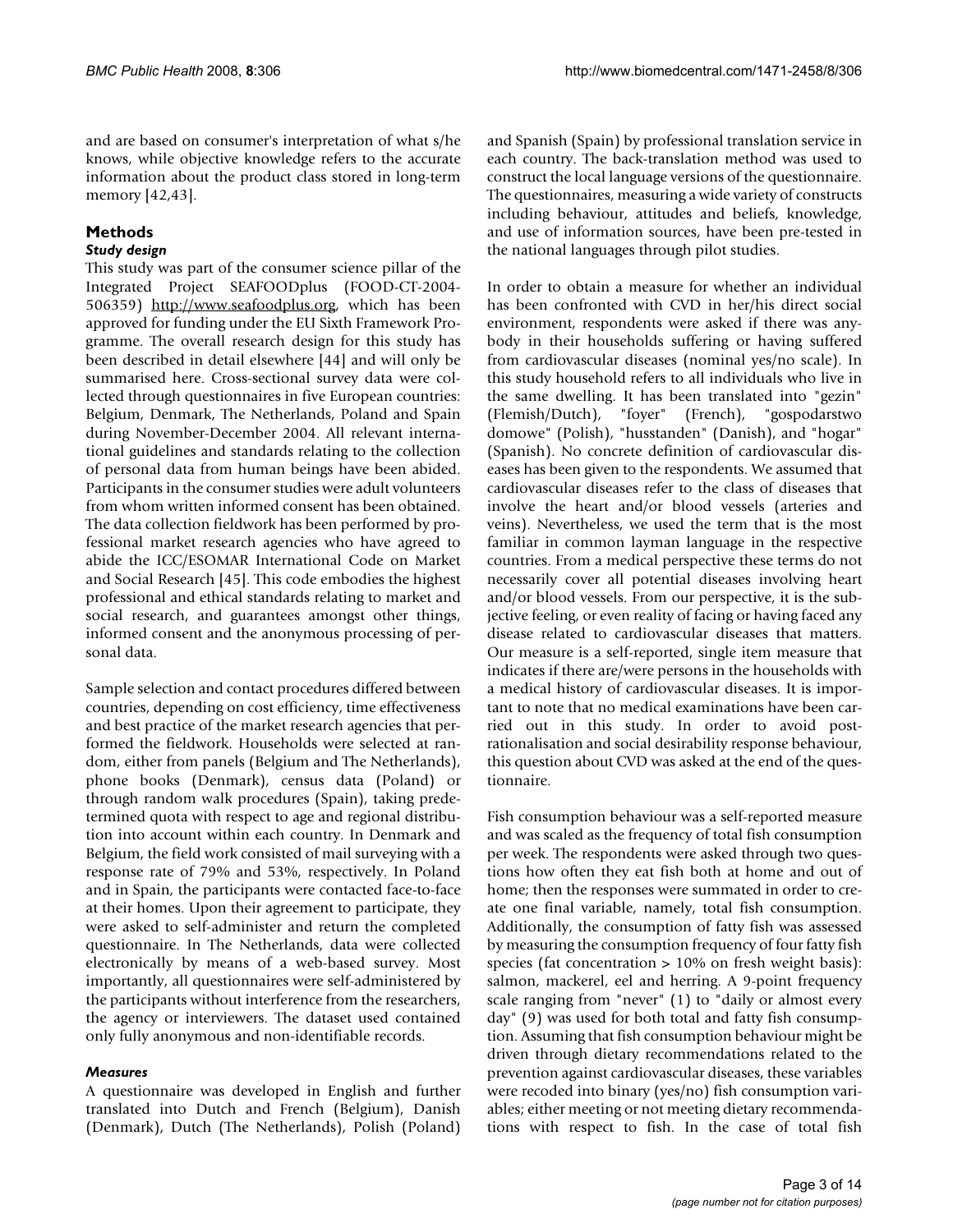consumption, the benchmark (dietary recommendation) is eating fish at least twice a week; whereas for fatty fish it is fatty fish intake at least once a week.

Perception of fish as being a healthy food was measured by two items: "Eating fish is healthy", and "Eating fish is nutritious". Both statements were scored on a 7-point Likert scale, ranging from "totally disagree" (1) to "totally agree" (7).

Satisfaction with life was measured using the scale developed by Diener [[46\]](#page-12-33) and consisted of four items. Five items regarding subjective health were included. The items were mainly based on the general health perception scale from the short-form health survey SF-36 [[47](#page-12-34)]. Interest in healthy eating was measured by five items adapted from the Food Choice Questionnaire [\[48](#page-12-35)]. Only the most appropriate, useful and relevant items related to fish were included based on findings from exploratory focus group discussions [\[33](#page-12-21),[49](#page-12-36)]. Health involvement consisted of three items based on the involvement scale developed by Zaichkowsky [\[50](#page-12-37)], which also corroborates the food involvement scale suggested by Bell and Marshall [\[51](#page-12-38)]. Those four constructs have been cross-culturally validated across the consumer samples taken from Belgium, The Netherlands, Spain, Denmark and Poland [\[52](#page-12-39)].

Next, respondents were asked about their use of different information sources in order to obtain information about fish. Only information sources communicating about public health issues were selected for the current analysis, such as doctor, dietician, public health recommendations, government and scientists. A 7-point Likert scale ranging from "never" (1) to "very often" (7) was used. Next, consumers' trust in those sources was assessed [\[53](#page-13-0)]. Respondents were asked to rate each of the above mentioned information sources to the question "To what extent do you trust information about fish from the following sources?" on 7-point Likert scales ranging from "completely distrust" (1) to "completely trust" (7).

Subjective knowledge about fish was measured by three items: (1) "My friends consider me as an expert on fish"; (2) "I have a lot of knowledge of how to prepare fish for dinner"; and (3) "I have a lot of knowledge how to evaluate the quality of fish" to be answered on a 7-point Likert scale ranging from "totally disagree" to "totally agree"; consistent with measures used in previous studies [e.g. [[34](#page-12-22),[42\]](#page-12-29)].

Next, consumer's level of objective knowledge about fish and cardiovascular diseases was measured with three statements that are either true or false. It was assumed that those statements should be common knowledge among at least half of the population. One of the statements was false: "Cod is a fatty fish" (cod is classified as a lean fish) and two statements were true: "Fish is a source of omega-3 fatty acids"; and "Salmon is a fatty fish". For the three statements, a binary scale "true"/"false" was used [[42\]](#page-12-29). We opted for not including a "don't know" response category, which forced respondents to think and make up their mind about the proposed statements.

### *Participants*

A total sample of  $4,786$  consumers  $(n = 800-1,100)$ respondents per country) was obtained. The sample was composed of 3,652 women (76.3%) and 1,134 men (23.7%). This gender distribution reflects the criterion that all respondents were the main responsible people for food purchasing within their household. The age of the respondents ranged from 18 to 84 years, with a mean of 42.7 (SD = 12.6). The main socio-demographic characteristics of the participants from each of the five European countries are presented in Table [1.](#page-4-0)

#### *Statistical analyses*

Data were analysed using SPSS version 15. First, in order to validate the health related scales an exploratory factor analysis with the seventeen items related to health was performed. A maximum likelihood extraction method followed by a Promax rotation yielded four factors. The eigenvalues of the first five factors of the unrotated solution were 5.66, 3.42, 1.76, 1.30 and 0.87. We decided to extract four factors (71.4% of the total variance) as they gave the most parsimonious solution, accounting for 63.9% of the variance after Promax rotation. Table [2](#page-4-1) presents the factor loadings, percentage of variance explained, the internal consistency reliability of the four resulting health constructs, as well as their mean and standard deviation for the total sample. The reliability coefficients alpha indicate that the different items with a high loading on a specific factor can be summated into a composite construct score. The four constructs are further referred to as 'Interest in healthy eating', 'Satisfaction with life', 'Health involvement' and 'Subjective health'.

Bivariate analyses through chi-square association tests were performed. The Fisher exact test was applied when cell counts were less than 5. Comparison of mean scores was performed through independent samples t-tests and analysis of (co)variance F-tests with Tukey's honestly significant difference (HSD) post hoc comparisons. Pearson's correlation was used to detect differences in demographic characteristics, consumer beliefs, perception and fish consumption frequency between respondents who have been confronted with cardiovascular diseases in their family and those who have not. Results are presented in table format expressed as percentages, mean scores and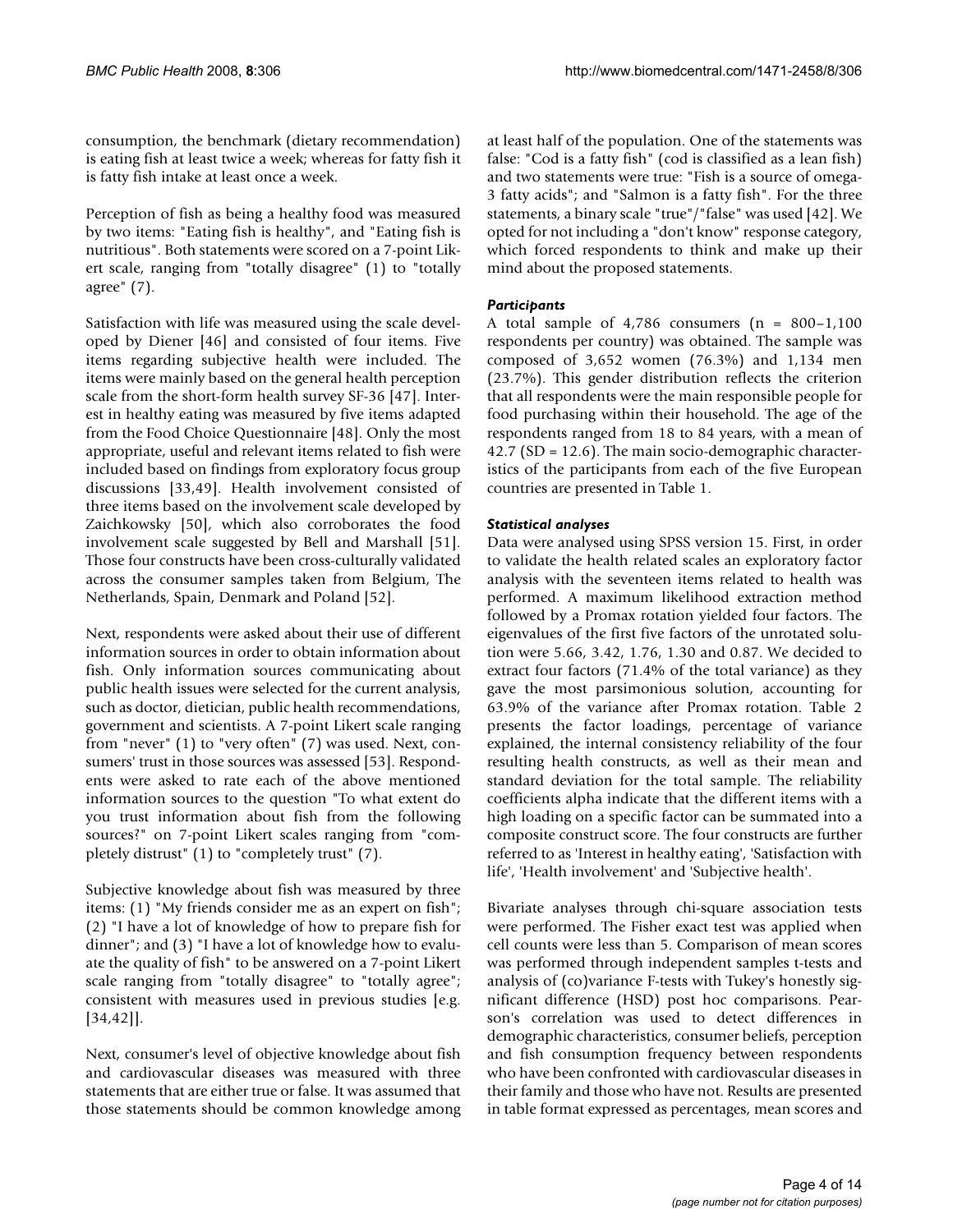|                  | Belgium ( $n = 852$ ) |      | Denmark (n = 1,110) Netherlands (n = 809) Poland (n = 1,015) Spain (n = 1,000) |      |      | Total ( $n = 4,786$ ) |
|------------------|-----------------------|------|--------------------------------------------------------------------------------|------|------|-----------------------|
| Gender           |                       |      |                                                                                |      |      |                       |
| Male             | 24.8                  | 25.6 | 28.4                                                                           | 30.0 | 10.6 | 23.7                  |
| Female           | 75.2                  | 74.4 | 71.6                                                                           | 70.0 | 89.4 | 76.3                  |
| Age              |                       |      |                                                                                |      |      |                       |
| $<$ 25 years     | 3.2                   | 3.6  | 14.5                                                                           | 11.0 | 19.5 | 10.2                  |
| $25 - 55$ years  | 73.0                  | 70.7 | 71.3                                                                           | 70.7 | 69.0 | 70.9                  |
| > 55 years       | 23.8                  | 25.7 | 14.2                                                                           | 18.3 | 11.5 | 18.9                  |
| Education        |                       |      |                                                                                |      |      |                       |
| Unskilled        | 20.2                  | 46.8 | 45.2                                                                           | 43.7 | 62.6 | 44.4                  |
| Skilled          | 71.2                  | 38.2 | 49.9                                                                           | 43.4 | 11.5 | 41.6                  |
| Higher           | 8.6                   | 15.0 | 4.9                                                                            | 12.9 | 25.9 | 14.0                  |
| Household income |                       |      |                                                                                |      |      |                       |
| Lower            | 25.8                  | 21.8 | 30.2                                                                           | 30.0 | 21.9 | 25.7                  |
| Middle           | 49.6                  | 47.9 | 49.2                                                                           | 43.6 | 49.3 | 47.8                  |
| Upper            | 24.6                  | 30.3 | 20.6                                                                           | 26.4 | 28.8 | 26.5                  |

#### <span id="page-4-0"></span>**Table 1: Sample characteristics (%)**

standard deviations, including test statistic p-values. A pvalue less than 0.05 was considered as statistically significant.

# **Results**

### *CVD based consumer groups*

Respondents were divided into two groups: one group consisting of people who reported to face or have faced

#### <span id="page-4-1"></span>**Table 2: Validity of the health constructs (n = 4,786)**

| Health constructs and indicators                                                                                   | Factor I   | Factor 2   | Factor 3   | Factor 4   |
|--------------------------------------------------------------------------------------------------------------------|------------|------------|------------|------------|
| Interest in healthy eating                                                                                         |            |            |            |            |
| It is important to me that the food I eat on a typical day is good for my psychical and mental<br>health           | 0.943      |            |            |            |
| It is important to me that the food I eat on a typical day keeps me healthy                                        | 0.863      |            |            |            |
| It is important to me that the food I eat on a typical day is nutritious                                           | 0.839      |            |            |            |
| It is important to me that the food I eat on a typical day is a natural product                                    | 0.633      |            |            |            |
| It is important to me that the food I eat on a typical day has been produced without<br>preservatives or additives | 0.616      |            |            |            |
| Satisfaction with life                                                                                             |            |            |            |            |
| I am satisfied with my life                                                                                        |            | 0.868      |            |            |
| The general conditions of my life are excellent                                                                    |            | 0.848      |            |            |
| In most ways my life is close to my ideal                                                                          |            | 0.752      |            |            |
| If I could live my life over, I would change almost nothing                                                        |            | 0.669      |            |            |
| Health involvement                                                                                                 |            |            |            |            |
| Health is very important to me                                                                                     |            |            | 0.930      |            |
| I care a lot about health                                                                                          |            |            | 0.922      |            |
| Health means a lot to me                                                                                           |            |            | 0.918      |            |
| Subjective health                                                                                                  |            |            |            |            |
| Compared with people at my age, my health is excellent                                                             |            |            |            | 0.971      |
| Compared with people at my age, my current physical health is excellent                                            |            |            |            | 0.885      |
| I am as healthy as anyone I know at my age                                                                         |            |            |            | 0.650      |
| Compared with people at my age, my current mental health is excellent                                              |            | 0.219      |            | 0.412      |
| I consider myself as very health conscious                                                                         | 0.228      |            |            | 0.201      |
| Explained variance (%)                                                                                             | 28.79      | 19.48      | 9.61       | 6.24       |
| Cronbach's alpha                                                                                                   | 0.88       | 0.85       | 0.94       | 0.82       |
| Mean (standard deviation)                                                                                          | 5.81(1.06) | 4.85(1.26) | 6.18(1.15) | 4.94(1.24) |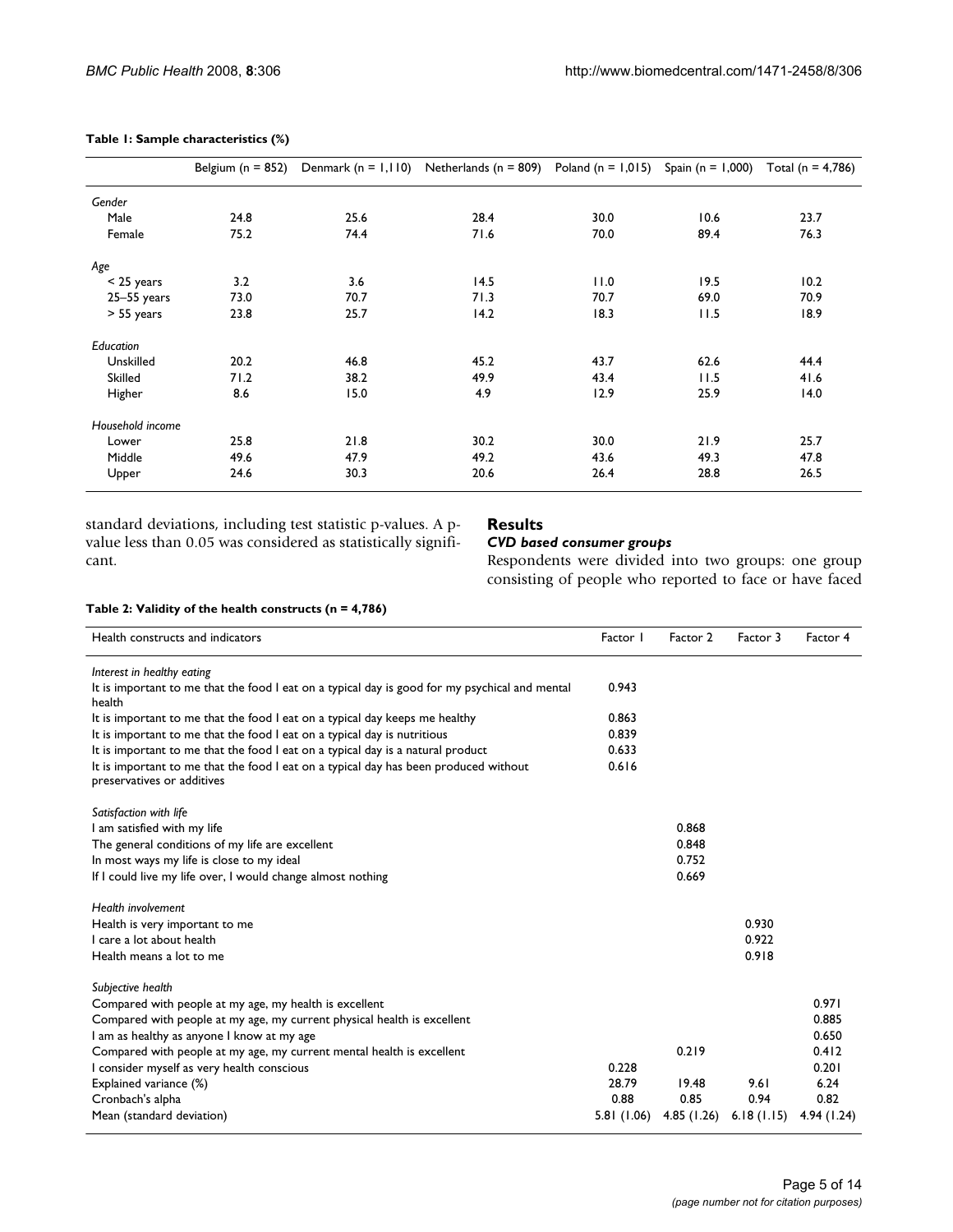cardiovascular disease in their household (n = 351; 7.3%), further referred to as "CVD+" respondents and the other group of people from households who claimed no medical history of cardiovascular diseases ( $n = 4,435; 92.7\%$ ), called "CVD-" respondents.

Table [3](#page-5-0) shows the socio-demographic characteristics of respondents from households with versus without medical history of cardiovascular diseases among the countries. The self-reported (subjective) prevalence of CVD ranges from around 4% in Denmark and Spain to more than 10% in Belgium and The Netherlands. These results, of which the external validity will be discussed later on, are subject to potential impact from the varying number of relatives and the corresponding age ranges in the households of the respondents, on which no specific data were collected. Despite the relatively low shares of CVD+ subjects within the samples, the number of participants is substantial enough for performing statistical analyses.

With regard to age, in Belgium, Denmark, The Netherlands and Poland CVD+ subjects were significantly older than the other group of respondents. No significant differences with respect to gender and income were found between the two groups. In Poland, the group of CVD+ consisted of significantly more individuals with lower education level (unskilled) and less higher educated and skilled individuals compared with the CVD- group. A similar tendency was observed for the Dutch respondents (p = 0.106) although this association was not statistically significant.

### *Fish consumption frequency*

Table [4](#page-6-0) presents a comparison of the frequency of fish intake among CVD+ and CVD- households within and between the countries. In general, Spanish CVD+ and CVD- respondents reported the highest total fish consumption frequency, followed by Danes and Poles. Belgians and Dutchmen scored significantly lower than consumers from any other country. Polish and Danish respondents from both groups of CVD displayed the highest, whilst Belgians the lowest fatty fish consumption frequencies.

In Belgium, CVD+ respondents reported a significantly higher frequency of fish intake in general, and a higher frequency of fatty fish intake in particular. Almost 70% of CVD+ respondents claimed to eat fish at least once a week versus only half of CVD- respondents. One third of the CVD+ respondents versus one fifth of CVD- respondents reported fish intake in accordance with dietary recommendations, i.e. at least twice per week. With regard to fatty fish consumption, almost one quarter of the CVD+ respondents claimed to eat salmon, herring, mackerel and/or eel at least once a week, versus only 13% of CVDrespondents.

In Denmark, significant differences in the frequency of total fish consumption were found between the two CVD groups. About 80% of respondents from households with medical history of CVD indicated to consume fish at least once a week versus less than half of the CVD- respondents. Furthermore, almost half of the CVD+ respondents met the dietary recommendations of eating fish twice a week versus only one quarter of the CVD- respondents. No sig-

<span id="page-5-0"></span>

| Table 3: Sample characteristics for CVD+ and CVD- households in five European countries; % of respondents within each CVD group |  |  |
|---------------------------------------------------------------------------------------------------------------------------------|--|--|
|                                                                                                                                 |  |  |

|                     |                     | Belgium                 |        |                    | Denmark                 |        |                     | The Netherlands         |        |                    | Poland                  |        |                    | Spain                   |      |
|---------------------|---------------------|-------------------------|--------|--------------------|-------------------------|--------|---------------------|-------------------------|--------|--------------------|-------------------------|--------|--------------------|-------------------------|------|
|                     | $CVD+$              | CVD-                    |        | $CVD+$             | CVD-                    |        | $CVD+$              | CVD-                    |        | $CVD+$             | CVD-                    |        | $CVD+$             | CVD-                    |      |
|                     | $(n = 90)$<br>10.5% | $(n =$<br>762)<br>89.5% | P      | $(n = 45)$<br>4.0% | $(n =$<br>1065<br>96.0% | P      | $(n = 88)$<br>10.9% | $(n =$<br>72I)<br>89.1% | P      | $(n = 87)$<br>8.6% | $(n =$<br>928)<br>91.4% | P      | $(n = 41)$<br>4.1% | $(n =$<br>959)<br>95.9% | P    |
| Age *               | 52.1                | 45.1                    | < 0.01 | 56.3               | 45.4                    | < 0.01 | 46.8                | 39.4                    | < 0.01 | 50.8               | 42.0                    | < .001 | 40.1               | 38.2                    | .347 |
| Gender              |                     |                         | .172   |                    |                         | .381   |                     |                         | .319   |                    |                         | .989   |                    |                         | .735 |
| Male                | 18.9                | 25.5                    |        | 20.0               | 25.8                    |        | 33.0                | 27.9                    |        | 29.9               | 30.0                    |        | 12.2               | 10.5                    |      |
| Female              | 81.1                | 74.5                    |        | 80.0               | 74.2                    |        | 67.0                | 72.1                    |        | 70.1               | 70.0                    |        | 87.8               | 89.5                    |      |
| Education           |                     |                         | .405   |                    |                         | .494   |                     |                         | .106   |                    |                         | .037   |                    |                         | .258 |
| Unskilled           | 25.5                | 19.6                    |        | 42.9               | 47.0                    |        | 55.2                | 44.I                    |        | 56.3               | 42.5                    |        | 56.1               | 62.9                    |      |
| Skilled             | 66.7                | 71.7                    |        | 35.7               | 38.3                    |        | 42.5                | 50.8                    |        | 35.6               | 44.2                    |        | 19.5               | 11.2                    |      |
| Higher              | 7.8                 | 8.7                     |        | 21.4               | 14.8                    |        | 2.3                 | 5.2                     |        | 8.0                | 13.3                    |        | 24.4               | 24.9                    |      |
| Household<br>income |                     |                         | .521   |                    |                         | .527   |                     |                         | .248   |                    |                         | . 183  |                    |                         | .694 |
| Lower               | 30.0                | 25.2                    |        | 15.6               | 22.1                    |        | 34.1                | 29.7                    |        | 31.0               | 29.8                    |        | 26.8               | 21.7                    |      |
| Middle              | 44.4                | 50.3                    |        | 48.9               | 47.9                    |        | 40.9                | 50.2                    |        | 50.6               | 43.0                    |        | 43.9               | 49.5                    |      |
| Upper               | 25.6                | 24.5                    |        | 35.5               | 30.0                    |        | 25.0                | 20.1                    |        | 18.4               | 27.2                    |        | 29.3               | 28.8                    |      |

\* Mean (years)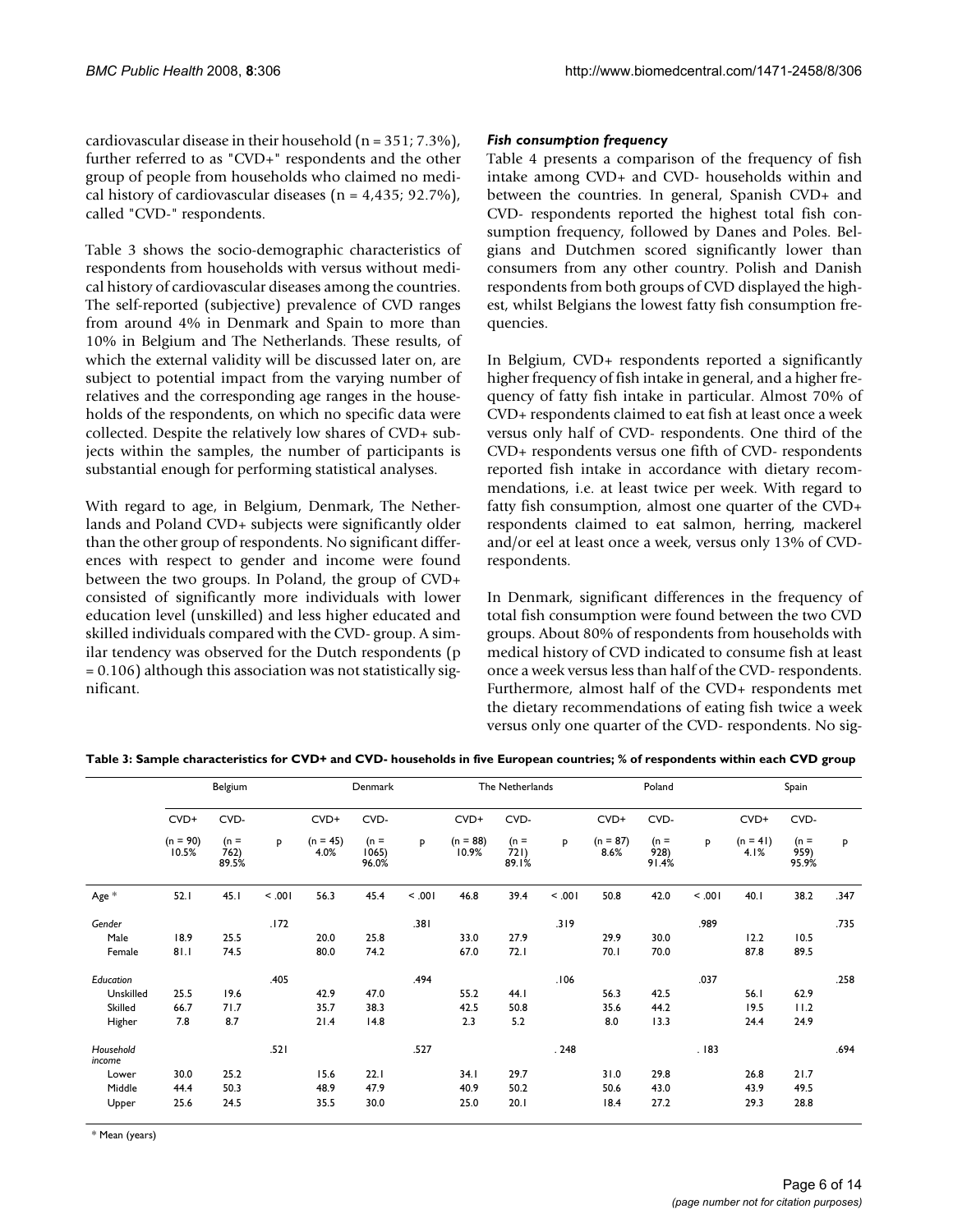|                                          |                        | Belgium                 |      |                       | Denmark                 |        |                        | The Netherlands         |      |                       | Poland                  |      |                       | Spain                   |       |
|------------------------------------------|------------------------|-------------------------|------|-----------------------|-------------------------|--------|------------------------|-------------------------|------|-----------------------|-------------------------|------|-----------------------|-------------------------|-------|
|                                          | $CVD+$                 | CVD-                    |      | $CVD+$                | CVD-                    |        | $CVD+$                 | CVD-                    |      | $CVD+$                | CVD-                    |      | $CVD+$                | CVD-                    |       |
|                                          | $(n =$<br>90)<br>10.5% | $(n =$<br>762)<br>89.5% | P    | $(n =$<br>45)<br>4.0% | $(n =$<br>1065<br>96.0% | P      | $(n =$<br>88)<br>10.9% | $(n =$<br>721)<br>89.1% | P    | $(n =$<br>87)<br>8.6% | $(n =$<br>928)<br>91.4% | P    | $(n =$<br>41)<br>4.1% | $(n =$<br>959)<br>95.9% | P     |
| <b>Total fish</b><br>$(\geq 1)$<br>week) | 67.8                   | 50.1                    | .002 | 80.0                  | 47.6                    | < 0.01 | 37.5                   | 37.7                    | .967 | 54.0                  | 54.8                    | .882 | 92.7                  | 88.6                    | .421  |
| <b>Total</b> fish<br>$(\geq 2)$<br>week) | 33.3                   | 20.7                    | .006 | 46.7                  | 24.0                    | .001   | 26.1                   | 16.8                    | .030 | 24.1                  | 22.7                    | .766 | 82.9                  | 71.1                    | .101  |
| Fatty fish<br>$(\geq 1)$<br>week)        | 23.3                   | 13.0                    | .008 | 42.2                  | 32.6                    | .178   | 22.7                   | 20.9                    | .699 | 47.1                  | 41.9                    | .347 | 24.4                  | 27.0                    | .71 L |

<span id="page-6-0"></span>**Table 4: Frequency of fish intake among CVD+ and CVD- households; comparison within and between the countries (n = 4,786)**

The numbers indicate the percentage of respondents within each CVD group who eat fish in total at least once a week; at least twice a week; and fatty fish at least once a week. Mean values of fish intake were significantly different between countries for both CVD+ and CVD- (P < 0.001).

nificant difference between CVD+ and CVD- with respect to fatty fish consumption was observed.

In The Netherlands, significantly more consumers from CVD+ households reported fish consumption at least twice a week in comparison with CVD- respondents. However, no significant differences in meeting the weekly fish consumption level were found between the two CVD groups. Comparing with the other countries, the smallest proportion of compliers with dietary recommendations was found in The Netherlands.

In Poland, no significant differences in the frequencies of fish consumption were found between CVD+ and CVDrespondents.

Finally, in Spain, no significant differences in the frequencies of fish consumption between the two groups were found. However, opposite to the Polish respondents, Spanish consumers reported a very high total fish consumption level, with about 90% of the respondents claiming to eat fish at least once a week. Furthermore, 82.7% of the CVD+ versus 71.1% of the CVD- consumers stated to consume fish minimum twice a week, thus meeting the dietary recommendations with respect to fish consumption.

### *Potential factors influencing the frequency of fish intake*

Table [5](#page-7-0) presents the results of the analysis of covariance (ANCOVA) performed for potential factors influencing the frequency of fish intake between CVD+ and CVDrespondents within each of the five countries and across the countries. Analysis of covariance was used to compare potential factors influencing the frequency of fish consumption by state controlling for age (in all countries) and education (in the case of Poland). Hence, this analysis yields the effects after removing the variance for which the covariates age and education account.

Both groups of respondents scored very high on the health beliefs related to fish consumption, meaning that all respondents perceived fish as a very healthy and nutritious food product. In general, no significant differences in the belief that eating fish is healthy and nutritious between the two consumers groups were found for the majority of the countries. Comparison of the beliefs across the countries showed that in both groups of CVD respondents, Polish, Danish and Spanish respondents were most positive, whereas Belgian and Dutch respondents were least persuaded of the healthy and nutritious properties of fish.

Three personal self-reported health constructs were included in the analysis, namely satisfaction with life, subjective health and health involvement. In Belgium and Spain, CVD- respondents were significantly more satisfied with their life compared to the CVD+ respondents. In Denmark the difference in life satisfaction between the two groups was marginally significant ( $P = 0.056$ ), with CVD+ respondents scoring higher. Spanish CVD+ respondents were the least satisfied with their life, whereas Danish and Dutch CVD+ consumers were the most satisfied with life. With regard to people who did not report to face or have faced cardiovascular disease in their household, Danish and Spanish respondents scored highest, whilst Belgians and Polish lowest on life satisfaction.

In Belgium and Denmark, CVD- respondents scored significantly higher on subjective health than CVD+ respondents, meaning that the first perceive themselves as much healthier. Subjective health perception was not significantly different in the Netherlands, Poland and Spain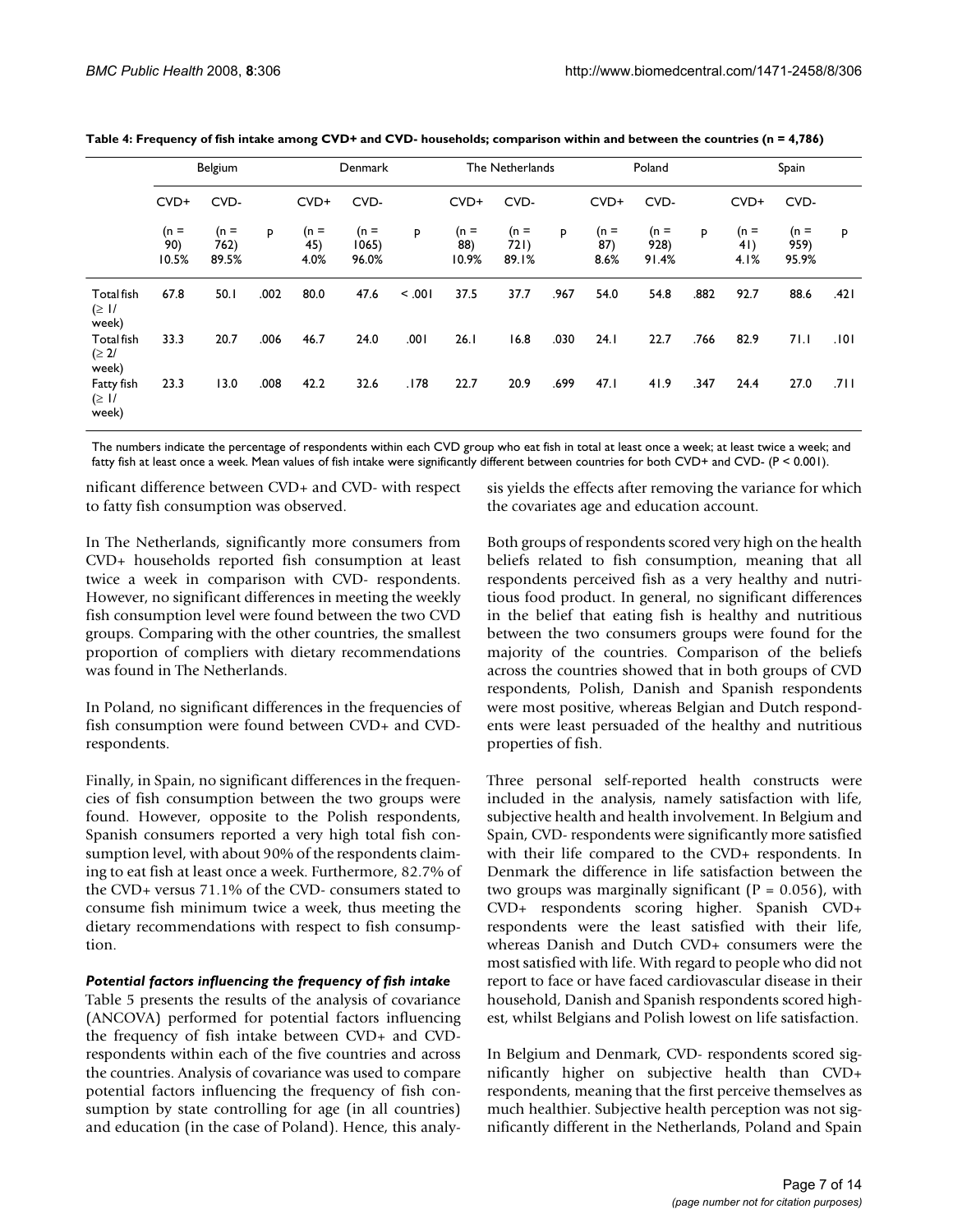|                            |                 |      | Belgium #       |      |                 |      | Denmark +          |      |                 |      | The Netherlands $\ddagger$ |      |
|----------------------------|-----------------|------|-----------------|------|-----------------|------|--------------------|------|-----------------|------|----------------------------|------|
|                            | $CVD+ (n = 90)$ |      | $CVD-(n = 762)$ |      | $CVD+ (n = 45)$ |      | $CVD - (n = 1065)$ |      | $CVD+ (n = 88)$ |      | $CVD - (n = 721)$          |      |
|                            | Mean            | SD   | Mean            | SD   | Mean            | SD   | Mean               | SD   | Mean            | SD   | Mean                       | SD   |
| Eating fish is healthy     | 6.25            | 1.21 | 6.09            | 1.21 | 6.61            | 0.65 | 6.37               | 1.00 | 5.98            | 1.57 | 5.99                       | 1.33 |
| Eating fish is nutritious  | 5.70            | 1.54 | 5.74            | 1.34 | 6.44            | 0.84 | 6.29               | 1.04 | 5.78            | 1.42 | 5.60                       | 1.31 |
| Satisfaction with life     | 4.47            | 1.50 | 4.78            | 1.29 | 5.05            | 1.13 | 5.36               | 1.17 | 4.91            | 1.24 | 4.82                       | 1.19 |
| Subjective health          | 4.32            | 1.34 | 4.69            | 1.15 | 5.13            | .4   | 5.28               | 1.26 | 4.59            | 1.52 | 4.76                       | 1.29 |
| Interest in healthy eating | 6.12            | 0.90 | 5.78            | 0.99 | 6.18            | 0.81 | 5.54               | 1.09 | 5.67            | 1.13 | 5.26                       | 1.10 |
| Health involvement         | 6.50            | 0.94 | 6.35            | 1.14 | 6.29            | 0.96 | 5.88               | 1.12 | 6.03            | 1.64 | 6.10                       | 1.29 |
| Information sources        |                 |      |                 |      |                 |      |                    |      |                 |      |                            |      |
| Use of medical             | 2.99            | 1.64 | 2.48            | 1.43 | 2.77            | 1.44 | 2.07               | 1.18 | 3.07            | 1.65 | 2.08                       | 1.28 |
| Use of non-medical         | 2.21            | 1.37 | 1.99            | 1.27 | 1.93            | 1.31 | 1.79               | 1.19 | 2.16            | 1.45 | 1.91                       | 1.21 |
| Trust in medical           | 5.00            | 1.22 | 4.84            | .4   | 5.14            | 1.44 | 5.00               | 1.24 | 4.62            | 1.31 | 4.68                       | 1.25 |
| Trust in non-medical       | 4.19            | 1.44 | 4.26            | 1.43 | 4.29            | 1.48 | 4.61               | 1.27 | 4.10            | 1.24 | 4.30                       | 1.27 |
| Objective knowledge        | 2.47            | 1.12 | 2.42            | 1.14 | 3.40            | 0.78 | 3.09               | 1.01 | 2.27            | 1.01 | 2.18                       | 0.99 |
| Subjective knowledge       | 3.72            | 1.66 | 3.13            | 1.48 | 4.04            | 1.77 | 3.38               | 1.64 | 2.94            | 1.52 | 2.91                       | 1.55 |

<span id="page-7-0"></span>**Table 5: Mean values of potential factors influencing frequency of fish intake between CVD+ and CVD- households; comparison within and between the countries (n = 4,786)**

|                            | Poland          |      |                  | Spain |                 |      |                 |      |
|----------------------------|-----------------|------|------------------|-------|-----------------|------|-----------------|------|
|                            | $CVD+ (n = 87)$ |      | $CVD- (n = 928)$ |       | $CVD+ (n = 41)$ |      | $CVD-(n = 959)$ |      |
|                            | Mean            | SD   | Mean             | SD    | Mean            | SD   | Mean            | SD   |
| Eating fish is healthy     | 6.42            | 1.18 | 6.45             | 0.99  | 6.51            | 1.12 | 6.24            | 1.07 |
| Eating fish is nutritious  | 6.33            | 1.06 | 6.16             | 1.15  | 6.10            | 1.50 | 6.22            | 1.03 |
| Life satisfaction          | 4.49            | 1.26 | 4.38             | 1.25  | 4.31            | 1.25 | 4.89            | 1.15 |
| Subjective health          | 4.60            | .4   | 4.77             | 1.26  | 5.06            | 1.18 | 5.16            | 1.04 |
| Interest in healthy eating | 6.35            | 0.87 | 6.14             | 0.95  | 6.21            | 0.68 | 6.12            | 0.91 |
| Health involvement         | 6.33            | 1.20 | 6.28             | 1.15  | 6.43            | 0.89 | 6.29            | 0.99 |
| Information sources        |                 |      |                  |       |                 |      |                 |      |
| Use of medical             | 3.62            | 1.72 | 3.04             | 1.77  | 4.00            | 1.67 | 3.58            | 1.64 |
| Use of non-medical         | 1.70            | 1.03 | 1.73             | 1.11  | 2.34            | 1.50 | 2.23            | 1.44 |
| Trust in medical           | 4.52            | 1.76 | 4.05             | 1.84  | 5.46            | 1.15 | 5.17            | 1.24 |
| Trust in non-medical       | 2.38            | 1.37 | 2.48             | 1.38  | 4.30            | 1.43 | 4.03            | 1.40 |
| Objective knowledge        | 2.21            | 1.08 | 2.17             | 1.03  | 2.71            | 0.95 | 2.57            | 0.94 |
| Subjective knowledge       | 3.83            | 1.45 | 3.71             | 1.48  | 3.98            | 1.29 | 3.83            | 1.37 |

Mean values of all constructs were significantly different between countries for CVD+ (P < 0.001) after adjusting for age (in all countries) and education (only in Poland) (ANCOVA). Mean values were significantly different between countries for CVD- for all constructs (P < 0.001), except for subjective health, health involvement and use of independent information sources (ANCOVA).

# Significant differences between CVD groups in Belgium for life satisfaction (P = 0.018), subjective health (P < 0.001), use of medical info sources  $(P < 0.05)$  and subjective knowledge  $(P = 0.021)$  (ANOVA).

† Significant differences between CVD groups in Denmark for subjective health (P = 0.014) and use of medical info sources (P = 0.002) (ANOVA). ‡ Significant differences between CVD groups in the Netherlands for healthy eating (P = 0.037) and use of medical info sources (P < 0.001) (ANOVA).

§Significant differences between CVD groups in Poland for use of medical info sources (P = 0.014) and trust in medical info sources (P = 0.039) (ANOVA).

¶Significant differences between CVD groups in Spain for life satisfaction (P = 0.001) (ANOVA).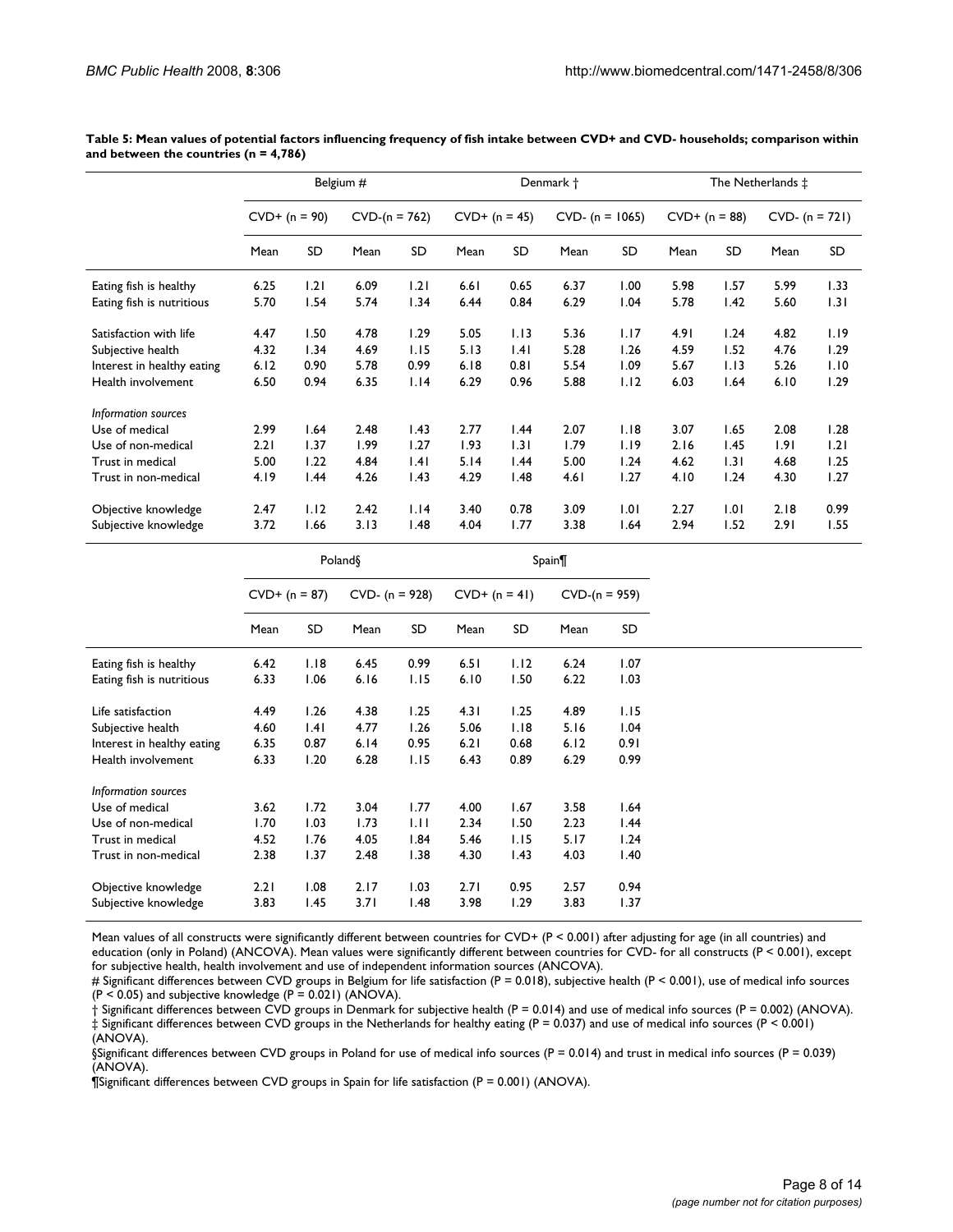between the two groups. In both CVD groups Danish and Spanish consumers considered themselves healthier as compared to people from Belgium, The Netherlands and Poland. Further analyses were undertaken to investigate whether the health constructs were correlated with each other. The present study found strong correlations (p < 0.001) between satisfaction with life and subjective health  $(r = 0.511$  in Belgium;  $r = 0.515$  in Denmark;  $r = 0.581$  in The Netherlands;  $r = 0.500$  in Poland; and  $r = 0.439$  in Spain).

Interest in healthy eating was significantly different between the two groups in The Netherlands and marginally significant in Denmark ( $P = 0.056$ ). In those countries, consumers facing the CVD in their direct social environment were substantially more interested in healthy eating. Although in general, the respondents from all countries were interested in healthy eating, some differences were noticed. CVD+ and CVD- consumers from Poland and Spain attached most interest to healthy eating, whereas consumers from The Netherlands displayed the lowest interest in healthy eating.

Finally, no significant difference between the two groups of respondents on health involvement was detected. Remarkably, all respondents scored very high on the health involvement construct, meaning that their personal health is evaluated as very important to them. Consumers from both CVD groups from Belgium, Spain and Poland were the most involved with health, whereas Danish and Dutch consumers showed the lowest involvement with health.

In Belgium, Denmark, The Netherlands and Poland, CVD+ respondents indicated to use significantly more medical information sources about fish, such as doctor, dietician, and public health recommendations than CVDrespondents. Spanish and Polish respondents from both groups of CVD households reported the highest use of medical information sources, whereas Danish the lowest. The use of non-medical information sources, such as government and scientists, was not significantly different between CVD+ and CVD- in any of the countries but significantly different across the countries. Spaniards and Belgians used non-medical information sources the most frequent, while Poles and Danes least often. Remarkably, the scores on the use of medical information sources were much higher than the scores on the use of non-medical information sources. Doctor, dietician and public health recommendations were more frequently used as sources of information than government and scientists. With respect to trust in information sources, a significant difference between the two CVD groups was found only in Poland. CVD+ respondents reported significantly higher trust in medical information sources than individuals without medical history of cardiovascular diseases. However in general, Polish respondents held the lowest trust in all information sources compared with the other countries.

A marginally significant ( $P = 0.085$ ) difference in the objective, thus factual knowledge related to fish (with relevance to its nutritional nature) was found in Denmark between the two consumer groups. CVD+ respondents reported substantially higher objective knowledge about these fish aspects compared to CVD- subjects. Generally, Danish respondents (both CVD+ and CVD-) reported the highest, whereas Polish and Dutch respondents displayed the lowest objective knowledge. Only in Belgium, CVD+ respondents perceived themselves as more knowledgeable about fish than CVD- respondents. Danish CVD+ respondents and Spanish CVD- respondents evaluated themselves as with highest subjective knowledge about fish. Dutchmen and Belgians from both CVD groups perceived themselves as least knowledgeable.

Summing up, Belgian respondents from CVD+ households consumed fish significantly more frequently in general and fatty fish in particular. They reported more frequent use of medical sources of information. Additionally, they were more confident about their knowledge about fish, felt less healthy and less satisfied with their lives than CVD- respondents.

In Denmark, CVD+ respondents consumed fish significantly more frequently in general as compared to CVDsubjects. They were more interested in healthy eating and used more frequently doctor, dietician or/and public health recommendations as information sources about fish. Furthermore, they reported higher objective knowledge about fish, but they felt less healthy and less satisfied with their lives in comparison with the CVD- respondents.

In The Netherlands, both groups of respondents denoted very low fish consumption frequency levels. CVD+ consumers were more interested in healthy eating and reported higher use of medical information sources about fish than the other group of consumers.

Similarly to the Netherlands, Polish respondents reported a very low frequency of fish intake in general, but the highest frequency of fatty fish intake at least once a week. Individuals from households with a medical history of CVD in their households reported higher use of and trust in medical information sources.

Finally, Spanish respondents reported a very high fish consumption frequency. The only significant difference was found for the satisfaction with life construct. People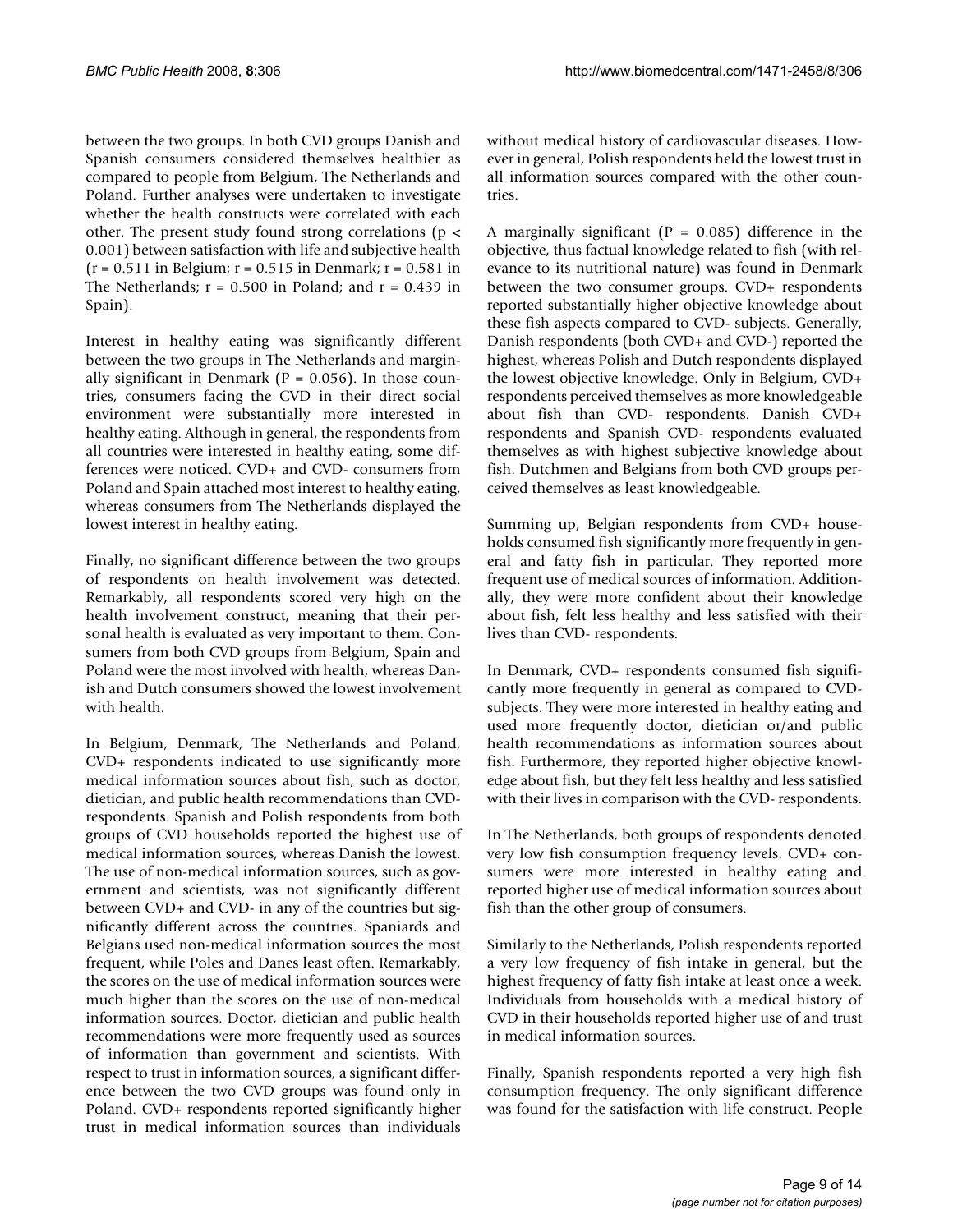from CVD- households reported to be more satisfied with their life in comparison with the CVD+ group.

### **Discussion**

### *Fish consumption frequency*

The purpose of this study was to explore the cross-cultural differences in the frequency of fish intake and motivation for fish consumption among people from households with versus without medical history of cardiovascular diseases, based on data from five European countries. The results confirm our expectation that more of the consumers from households with a medical history of cardiovascular diseases followed dietary recommendations related to the frequency of total fish intake, i.e. ate fish at least twice a week, in comparison with consumers without medical history of CVD. Nevertheless, only in Belgium and in Denmark the differences in the total fish intake between the two groups were significant. This study emphasises an enormous discrepancy in the frequency of fish consumption between Northern and Southern European countries. In Spain, almost three quarters of sample reported eating fish at least twice a week, whilst in the other countries only about one quarter did (Belgium 22.1%; Denmark 25.0%; The Netherlands 17.1%; and Poland 22.9%). With regard to frequency of fatty fish consumption, in most of the countries (except in Spain) more people with a medical history of CVD ate fatty fish at least once a week in comparison with people without medical history of CVD. Nevertheless, only in Belgium the difference was significant. Interestingly, the Polish sample includes the highest number of respondents who reported consuming fatty fish at least once a week compared to the respondents from the other countries. The explanation is that herring, which is a fatty fish, is a traditional fish consumed in Poland (mostly marinated), and its high consumption among both CVD+ and CVD- respondents resulted in a relatively high frequency of fatty fish consumption (more than 40% ate fatty fish at least once a week). Nevertheless, this higher fatty fish consumption level as compared to other countries does not translate into higher total fish intake. Although Spaniards display the highest fish consumption frequency, only about one quarter of Spanish respondents declared to eat fatty fish at least once a week. This implies that differences in the fatty fish consumption levels might not be the result of adherence to dietary recommendations, but rather reflecting a tradition of eating (predominantly lean) fish as a part of the Mediterranean diet in Spain [\[54](#page-13-1)] and high herring consumption level in Poland [\[55](#page-13-2)]. Although strong scientific evidence exists that lower risk of death due to coronary heart diseases is more strongly related to the intake of fatty fish rather than lean fish [[56-](#page-13-3)[59\]](#page-13-4), consumers may not be aware of it. Only in Belgium significantly more CVD+ respondents consumed fatty fish at least once a week compared with CVD- respondents. These findings

may indicate that for most of the respondents, fatty fish is not perceived as having particular health beneficial effects as compared to lean fish. Instead, the findings suggest that 'fatty fish' and 'fatty acids' might be rather associated with "fatty", thus high in fat, and therefore also less healthy or unhealthy. In a series of studies convincing evidence has been found [[60-](#page-13-5)[63](#page-13-6)] that foods acquire reputations of being good or bad; these reputations as well as "foods healthfulness" are greatly influenced by real or perceived fat content (food high in fat is believed to be unhealthy). Furthermore, a previous fish consumer study based on a Belgian consumer sample found that Belgian consumers held strong beliefs that regular fish consumption reduces risks for coronary heart disease, which is one of the cardiovascular diseases [\[29](#page-12-17)]. This could explain the difference observed in the frequency of fatty fish intake between both CVD groups in our Belgian sample.

### *Motivational aspects for fish consumption among CVD+ versus CVD- subjects*

In general, the results display significant differences between the countries in most of the investigated motivational aspects for fish consumption (except for the belief that eating fish is healthy). No significant differences in the beliefs about fish health and nutrition were found between the two groups in the majority of the countries. Both CVD+ and CVD- respondents perceive fish as a very healthy and nutritious food. This confirms previous reports demonstrating that fish has a healthy image among consumers [\[26](#page-12-15),[27,](#page-12-40)[29](#page-12-17)[,33](#page-12-21),[49\]](#page-12-36). Only in Denmark, consumers from CVD+ households perceived fish even healthier and more nutritious than the CVD- subjects.

In general, respondents from households with a medical history of cardiovascular disease, feel personally less healthy than the respondents not confronted with CVD in their household, as demonstrated by the CVD+ subjects' lower score on the subjective health construct. Nevertheless, only in Belgium this difference was significant. Our results confirm previous findings where subjective health was found to be routinely better among people with fewer illnesses [\[64-](#page-13-7)[66\]](#page-13-8). Furthermore, Belgian ( $p = 0.068$ ) and Danish ( $p = 0.086$ ) and Spanish ( $p = 0.002$ ) CVD+ respondents (tend to) feel less satisfied with their life than CVD- respondents. These findings are in agreement with previous reports where self-rated general health was found to associate with future health and people's satisfaction with life [[67](#page-13-9)].

Recommendations about healthy eating have been shown to influence consumers' food-related beliefs and consumption patterns [[68](#page-13-10),[69\]](#page-13-11). Perceptions and beliefs are shaped by knowledge, which in turn is a product of exposure to information sources and personal effort in obtaining information [[70\]](#page-13-12). In this study, respondents from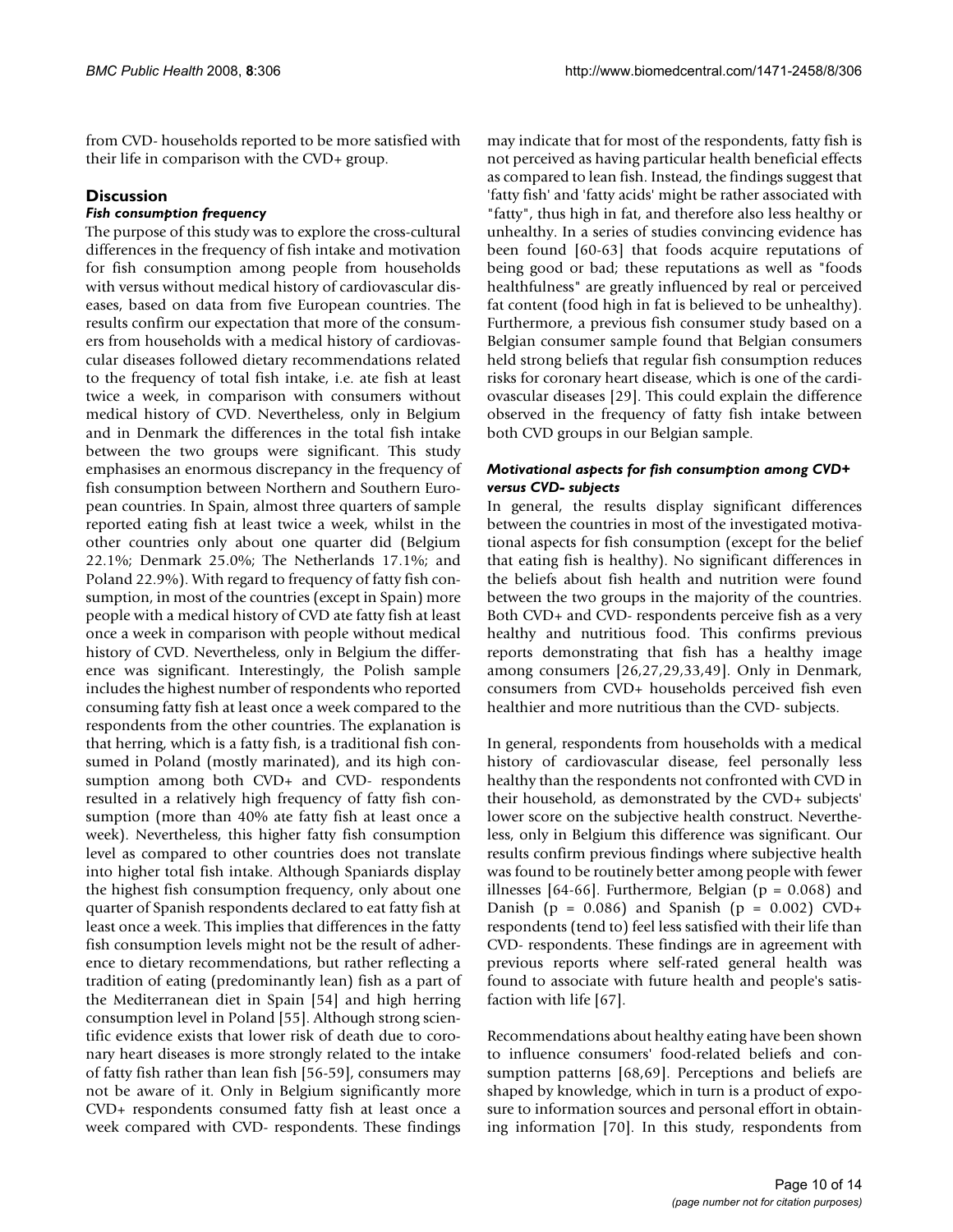households with a medical history of CVD in almost all countries (except in Spain) reported substantially higher use of medical information sources. In Denmark, CVD+ respondents not only reported higher frequency of total and fatty fish consumption but also held stronger beliefs about fish health. Additionally, they displayed higher subjective and objective knowledge about fish in the context of cardiovascular diseases. However, this was the case only for Danish consumers. In the other countries, despite CVD+ subjects' higher claimed use of medical information sources about fish, their objective knowledge was on a low level, similar as for respondents from households without medical history of cardiovascular diseases. Research carried out on the general population in Poland found that men with coronary heart diseases and women with a family history of CVD death reported significantly higher levels of knowledge related to CVD prevention methods [[71\]](#page-13-13). In our study, both groups of Polish respondents reported a very low level of objective knowledge about fish. With regard to Belgian consumers with medical history of CVD, despite a significantly higher subjective knowledge level, their objective, i.e. factual knowledge is on the same level as for CVD- respondents.

Previous research indicated that consumers face difficulties in understanding concrete information about dietary fat and that the majority of consumers is not particularly interested in knowing more on the subject [[72](#page-13-14)[,73](#page-13-15)]. This may explain, first, the low level of objective knowledge about fish in the context of cardiovascular diseases in the majority of the countries, and second, the fact that fatty fish and fatty acids are not consistently understood as beneficial for health. The latter may also result from awareness of the potential presence of, and toxicological risks posed by particular fat-soluble environmental contaminants such as PCBs and dioxins in fatty fish species. However, empirical findings indicate that consumers are either hardly aware of these risks, or they are not particularly concerned about contaminants in fish [\[52](#page-12-39)].

Some limitations of this study should be acknowledged. The most important limitation relates to the fact that we used a rather blunt measure for CVD prevalence. Respondents were grouped into those with versus without a medical history of cardiovascular diseases based on a single item measure. As a result, the data obtained on CVD prevalence could potentially suffer from some weakness in the external validity. The single question probing for CVD prevalence could have been interpreted in different ways in different countries and – within countries – also variations in the understanding and the conceptualisation of this category of diseases could have been occurred. A similar effect modification could have been introduced because of differences in the understanding and interpretation of these terms and concepts between social classes. These limitations might partially explain why the gradients in CVD prevalence do not perfectly match the picture known from longitudinal epidemiological studies that have measured CVD prevalence in a standardised way, like the WHO MONICA study [[74,](#page-13-16)[75](#page-13-17)]. From these studies, it is known that CVD prevalence in general increases from Southern Europe to the North and from Western Europe to the East. Nevertheless, the absence of any significant differences between sexes in the reported CVD prevalence suggests a similar understanding of the construct of the question on CVD; in the opposite case, a much higher prevalence would be expected in males. Overall, it can be concluded that the characterisation of individuals as a function of a medical history for CVD has not reached the highest accuracy level for this study, but at the same time there is an indication for sufficient discriminatory value in order to allow some carefully formulated conclusions in terms of knowledge, behaviour and attitudes related to fish consumption. Furthermore, this study focused only on health-related factors that are only one kind of driver of food choice, dietary habits and eating behaviour, such as fish consumption, and mostly not even the main one. Other factors, like taste, availability, convenience and price perceptions may account for substantial differences in fish consumption behaviour, and therefore, future research investigating the impact of such perceptions together with those investigated in the study is highly recommended.

Furthermore, the present study may face some limitations induced by the use of different sample selection, recruitment and contact procedures that were used across the countries. The choice of procedures was informed by best practice within each country. Although the difference in procedures may have introduced some bias, most important is that all questionnaires were self-administered by the participants, and that the procedures yielded samples that are representative for age and region within each country. Although some differences in the composition of the sample exist, more specifically with respect to the age distribution, the applied statistical analyses (ANCOVA) have allowed accounting for the variance induced by such covariates. Finally, it should be noted that the data were collected within a broader consumer survey, focusing mainly on motives, barriers and attitudes with respect to eating fish in Europe, and not on measuring actual fish intake. Inference was often drawn based on claimed and self-reported behaviour. These answers may be subjected to social desirability, post-rationalisation, and cognitive dissonance or consonance and hence may deviate from actual behaviour. Therefore, it is recommended to take the issues relating to attitudes and knowledge as covered in our study on board in future epidemiological studies.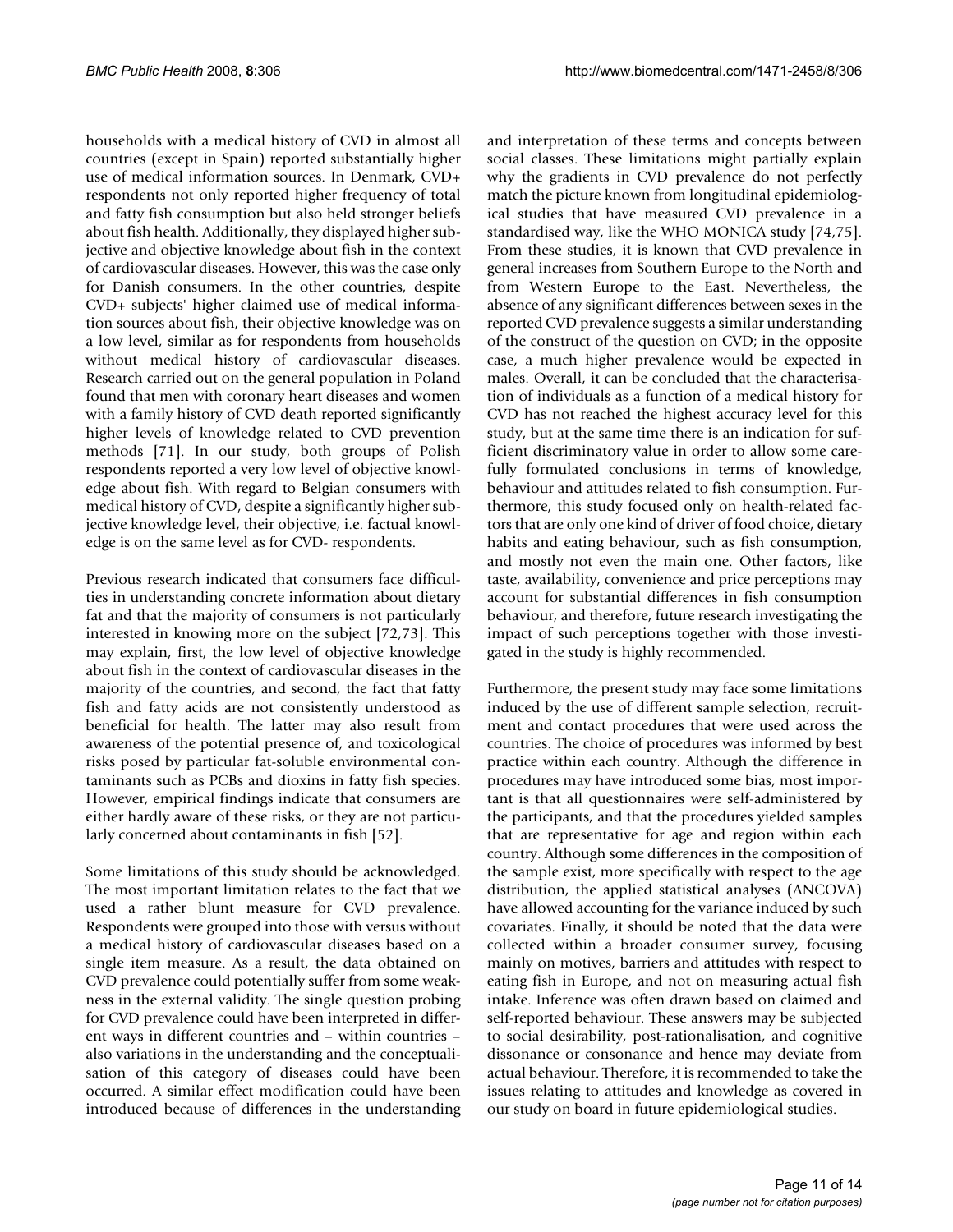### **Conclusion**

In Belgium and in Denmark, people from households with a medical history of cardiovascular diseases consumed fish more frequently as compared to people who were not confronted with CVD. Surprisingly, the consumption of fatty fish, which is the main source of omega-3 PUFA associated with the prevention of cardiovascular diseases [[10](#page-12-2)], was on the same level for the two groups in the majority of the countries (except in Belgium). Despite higher use of medical information sources about fish and higher interest in healthy eating in most of the countries among CVD+ respondents, their objective or factual knowledge about fish was on the same level as the respondents of CVD- households. This might be the most likely reason why fatty fish consumption was not more elevated in this group as compared to the consumers from households without medical history of CVD. Clearly, fish consumption traditions and habits – rather than a medical history of CVD – account for large differences between the countries, particularly in fatty fish consumption, which is very obvious in the cases of Spain (rather lean fish consumption) and Poland (rather fatty fish consumption).

Only in Belgium, the CVD+ consumers reported a significantly higher frequency of total and fatty fish intake which could be mainly due to their highest health involvement, their higher subjective knowledge and more frequent use of medical sources of information. With regard to Danish CVD+ respondents, their higher frequency of total fish consumption might be due to their highest level of subjective and objective knowledge and their higher health involvement. In Poland, higher use of medical information sources about fish and higher interest in healthy eating did not result in a higher frequency of fish consumption. In Spain, the fish consumption frequency is on a very high level, independently of their motivational aspects. Clearly, eating (mainly lean) fish is strongly habitual and a part of the traditional Mediterranean diet in Spain.

This study exemplifies the need for nutrition education and more effective communication about fish, not only to the people facing chronic diseases, but also to the broader public. Consumers are convinced that eating fish is healthy, but on one hand, particular emphasis should be on communicating benefits from fatty fish consumption, as the results suggest that people might perceive "fatty" in general as negative. On the other hand, by communicating benefits from fatty fish consumption respondents may perceive this as receiving contradictory information (in the case of meat, "fatty" is associated with unhealthy), which has been shown to have a negative influence. Communicating effectively requires that the target population is identified and their specificities are well understood

and taken into account so as to make information meaningful, useful and efficient. Therefore, further research to explore consumers' knowledge about fish is recommended. More specifically, research on subjects with a medical history of cardiovascular diseases with regard to their health perception of fish, relation between knowledge about content and role of omega-3 fatty acids in fish and prevention of cardiovascular diseases is needed in order to issue appropriate dietary recommendations and public health information for both CVD+ and CVD- subjects. Even so, further research is needed dealing with the impact of information on consumer decision-making in the specific case of fish consumption.

### **Competing interests**

The authors declare that they have no competing interests.

### **Authors' contributions**

ZP participated in the study design, performed the statistical analysis and drafted the manuscript. WV participated in the study design, contributed to the statistical analysis, helped drafting the paper and coordinated the project. FPC revised the manuscript for important intellectual content, participated in the interpretation of the results, and contributed to editorial review. KB participated in the study design, coordinated the project and revised the manuscript for important intellectual content. SDH helped in the interpretation of the data and revised the manuscript for its content. All authors read and approved the final manuscript.

### **Acknowledgements**

This work was performed within the Consumer Pillar of the FP6 Integrated Research Project SEAFOODplus, contract No FOOD-CT-2004-506359. The financing of the work by the European Union is gratefully acknowledged. All referees and the journal editor are gratefully acknowledged for their valuable comments and suggestions on earlier drafts of this manuscript.

#### **References**

- <span id="page-11-0"></span>1. Fernandez E, Chatenoud L, La Vecchia C, Negri E, Franceschi S: **[Fish](http://www.ncbi.nlm.nih.gov/entrez/query.fcgi?cmd=Retrieve&db=PubMed&dopt=Abstract&list_uids=10393143) [consumption and cancer risk.](http://www.ncbi.nlm.nih.gov/entrez/query.fcgi?cmd=Retrieve&db=PubMed&dopt=Abstract&list_uids=10393143)** *American Journal of Clinical Nutrition* 1999, **70:**85-90.
- 2. Caygill CPJ, Charlett A, Hill MJ: **[Fat, fish, fish oil and cancer.](http://www.ncbi.nlm.nih.gov/entrez/query.fcgi?cmd=Retrieve&db=PubMed&dopt=Abstract&list_uids=8679451)** *British Journal of Cancer* 1996, **74:**159-164.
- 3. Geelen A, Schouten JM, Kamphuis C, Stam BE, Burema J, Renkema JMS, Bakker E-J, van't Veer P, Kampman E: **[Fish consumption, n-3](http://www.ncbi.nlm.nih.gov/entrez/query.fcgi?cmd=Retrieve&db=PubMed&dopt=Abstract&list_uids=17823383) [fatty acids, and colorectal cancer: A meta-analysis of pro](http://www.ncbi.nlm.nih.gov/entrez/query.fcgi?cmd=Retrieve&db=PubMed&dopt=Abstract&list_uids=17823383)[spective cohort studies.](http://www.ncbi.nlm.nih.gov/entrez/query.fcgi?cmd=Retrieve&db=PubMed&dopt=Abstract&list_uids=17823383)** *American Journal of Epidemiology* 2007, **166:**1116-1125.
- <span id="page-11-1"></span>4. Norat T, Bingham S, Ferrari P, Slimani N, Jenab M, Mazuir M, Overvad K, Olsen A, Tjonneland A, Clavel F, Boutron-Ruault MC, Kesse E, Boeing H, Bergmann MM, Nieters A, Linseisen J, Trichopoulou A, Trichopoulos D, Tountas Y, Berrino F, Palli D, Panico S, Tumino R, Vineis P, Bueno-De-Mesquita HB, Peeters PHM, Engeset D, Lund E, Skeie G, Ardanaz E, *et al.*: **[Meat, fish, and colorectal cancer risk: The](http://www.ncbi.nlm.nih.gov/entrez/query.fcgi?cmd=Retrieve&db=PubMed&dopt=Abstract&list_uids=15956652) [European prospective investigation into cancer and nutri](http://www.ncbi.nlm.nih.gov/entrez/query.fcgi?cmd=Retrieve&db=PubMed&dopt=Abstract&list_uids=15956652)[tion.](http://www.ncbi.nlm.nih.gov/entrez/query.fcgi?cmd=Retrieve&db=PubMed&dopt=Abstract&list_uids=15956652)** *Journal of the National Cancer Institute* 2005, **97:**906-916.
- <span id="page-11-2"></span>5. Nestel PJ: **Fish oil and cardiovascular disease: lipids and arte-**<br> **rial function.** American lournal of Clinical Nutrition 2000. **[rial function.](http://www.ncbi.nlm.nih.gov/entrez/query.fcgi?cmd=Retrieve&db=PubMed&dopt=Abstract&list_uids=10617976)** *American Journal of Clinical Nutrition* 2000, **71:**228S-231S.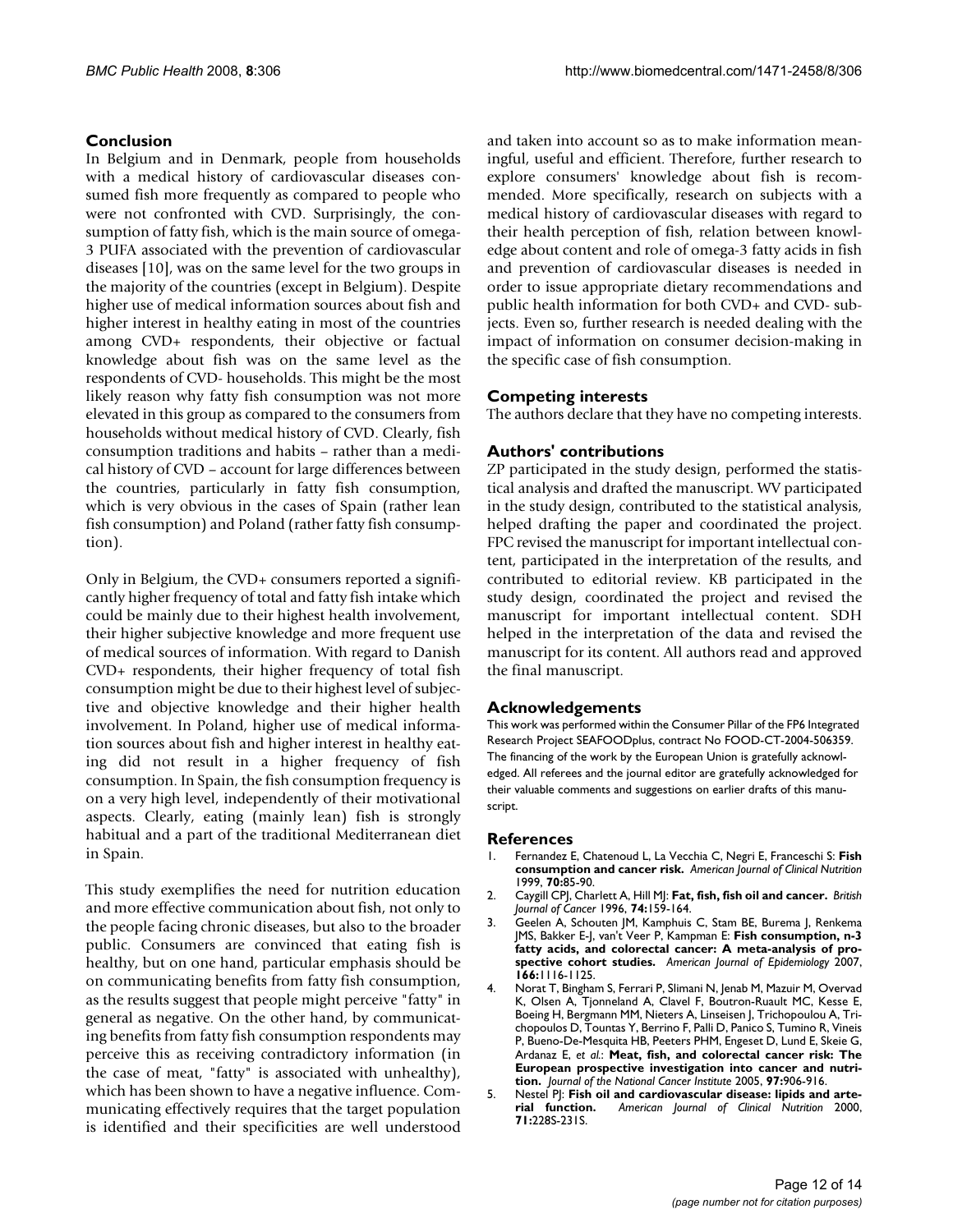- <span id="page-12-0"></span>6. Schmidt E, Skou H, Christensen J, Dyerberg J: **[n – 3 Fatty acids](http://www.ncbi.nlm.nih.gov/entrez/query.fcgi?cmd=Retrieve&db=PubMed&dopt=Abstract&list_uids=10786728) [from fish and coronary artery disease: implications for public](http://www.ncbi.nlm.nih.gov/entrez/query.fcgi?cmd=Retrieve&db=PubMed&dopt=Abstract&list_uids=10786728) [health. Review.](http://www.ncbi.nlm.nih.gov/entrez/query.fcgi?cmd=Retrieve&db=PubMed&dopt=Abstract&list_uids=10786728)** *Public Health Nutrition* 2000, **3:**91-98.
- <span id="page-12-1"></span>7. Mozaffarian D, Ascherio A, Hu FB, Stampfer MJ, Willett WC, Siscovick DS, Rimm EB: **[Interplay between different polyunsaturated](http://www.ncbi.nlm.nih.gov/entrez/query.fcgi?cmd=Retrieve&db=PubMed&dopt=Abstract&list_uids=15630029) [fatty acids and risk of coronary heart disease in men.](http://www.ncbi.nlm.nih.gov/entrez/query.fcgi?cmd=Retrieve&db=PubMed&dopt=Abstract&list_uids=15630029)** *Circulation* 2005, **111:**157-164.
- 8. Folsom AR, Demissie Z: **[Fish intake, marine omega-3 fatty](http://www.ncbi.nlm.nih.gov/entrez/query.fcgi?cmd=Retrieve&db=PubMed&dopt=Abstract&list_uids=15522857) [acids, and mortality in a cohort of postmenopausal women.](http://www.ncbi.nlm.nih.gov/entrez/query.fcgi?cmd=Retrieve&db=PubMed&dopt=Abstract&list_uids=15522857)** *American Journal of Epidemiology* 2004, **160:**1005-1010.
- 9. Nakamura Y, Ueshima H, Okamura T, Kadowaki T, Hayakawa T, Kita Y, Tamaki S, Okayama A: **[Association between fish consumption](http://www.ncbi.nlm.nih.gov/entrez/query.fcgi?cmd=Retrieve&db=PubMed&dopt=Abstract&list_uids=15745721) [and all-cause and cause-specific mortality in Japan: NIPPON](http://www.ncbi.nlm.nih.gov/entrez/query.fcgi?cmd=Retrieve&db=PubMed&dopt=Abstract&list_uids=15745721) [DATA80, 1980–99.](http://www.ncbi.nlm.nih.gov/entrez/query.fcgi?cmd=Retrieve&db=PubMed&dopt=Abstract&list_uids=15745721)** *American Journal of Medicine* 2005, **118:**239-245.
- <span id="page-12-2"></span>10. Mozaffarian D, Rimm EB: **[Fish intake, contaminants, and human](http://www.ncbi.nlm.nih.gov/entrez/query.fcgi?cmd=Retrieve&db=PubMed&dopt=Abstract&list_uids=17047219) [health – Evaluating the risks and the benefits.](http://www.ncbi.nlm.nih.gov/entrez/query.fcgi?cmd=Retrieve&db=PubMed&dopt=Abstract&list_uids=17047219)** *Journal of the American Medical Association* 2006, **296:**1885-1899.
- <span id="page-12-3"></span>11. Yancy WS, Westman EC, French PA, Califf RM: **[Diets and clinical](http://www.ncbi.nlm.nih.gov/entrez/query.fcgi?cmd=Retrieve&db=PubMed&dopt=Abstract&list_uids=12515734) [coronary events – The truth is out there.](http://www.ncbi.nlm.nih.gov/entrez/query.fcgi?cmd=Retrieve&db=PubMed&dopt=Abstract&list_uids=12515734)** *Circulation* 2003, **107:**10-16.
- <span id="page-12-4"></span>12. Kinsella JE, Lokesh B, Stone RA: **[Dietary N-3 polyunsaturated](http://www.ncbi.nlm.nih.gov/entrez/query.fcgi?cmd=Retrieve&db=PubMed&dopt=Abstract&list_uids=2193500) [fatty-acids and amelioration of cardiovascular-disease – pos](http://www.ncbi.nlm.nih.gov/entrez/query.fcgi?cmd=Retrieve&db=PubMed&dopt=Abstract&list_uids=2193500)[sible mechanisms.](http://www.ncbi.nlm.nih.gov/entrez/query.fcgi?cmd=Retrieve&db=PubMed&dopt=Abstract&list_uids=2193500)** *American Journal of Clinical Nutrition* 1990, **52:**1-28.
- <span id="page-12-5"></span>13. Harris WS: **[N-3 Fatty acids and serum lipoproteins: human](http://www.ncbi.nlm.nih.gov/entrez/query.fcgi?cmd=Retrieve&db=PubMed&dopt=Abstract&list_uids=9129504) [studies.](http://www.ncbi.nlm.nih.gov/entrez/query.fcgi?cmd=Retrieve&db=PubMed&dopt=Abstract&list_uids=9129504)** *Am J Clin Nutr* 1997, **65(5 Suppl):**1645S-1654S.
- <span id="page-12-6"></span>14. Mori TA, Beilin LJ, Burke V, Morris J, Ritchie J: **[Interactions](http://www.ncbi.nlm.nih.gov/entrez/query.fcgi?cmd=Retrieve&db=PubMed&dopt=Abstract&list_uids=9081682) [between dietary fat, fish, and fish oils and their effects on](http://www.ncbi.nlm.nih.gov/entrez/query.fcgi?cmd=Retrieve&db=PubMed&dopt=Abstract&list_uids=9081682) platelet function in men at risk of cardiovascular disease.** *Arterioscler Thromb Vasc Biol* 1997, **17(2):**279-286.
- <span id="page-12-7"></span>15. Agren *JJ*, Vaisanen S, Hanninen O, Muller AD, Hornstra G: Hemo**static factors and platelet aggregation after a fish-enriched diet or fish oil or docosahexaenoic acid supplementation.** *Prostaglandins Leukotrienes and Essential Fatty Acids* 1997, **57:**419-421.
- <span id="page-12-8"></span>16. Olsen SO: **Understanding the relationship between age and seafood consumption: the mediating role of attitude, health involvement and convenience.** *Food Quality and Preference* 2003, **14:**199-209.
- <span id="page-12-9"></span>17. Verbeke W, Vackier I: **[Individual determinants of fish consump](http://www.ncbi.nlm.nih.gov/entrez/query.fcgi?cmd=Retrieve&db=PubMed&dopt=Abstract&list_uids=15604034)[tion: application of the theory of planned behaviour.](http://www.ncbi.nlm.nih.gov/entrez/query.fcgi?cmd=Retrieve&db=PubMed&dopt=Abstract&list_uids=15604034)** *Appetite* 2005, **44:**67-82.
- <span id="page-12-10"></span>18. Gempesaw CM, Bacon JR, Wessells CR, Manalo A: **Consumer perceptions of aquaculture products.** *American Journal of Agricultural Economics* 1995, **77:**1306-1312.
- <span id="page-12-11"></span>19. Olsen SO: **[Consumer involvement in seafood as family meals](http://www.ncbi.nlm.nih.gov/entrez/query.fcgi?cmd=Retrieve&db=PubMed&dopt=Abstract&list_uids=11237353) [in Norway: an application of the expectancy-value approach.](http://www.ncbi.nlm.nih.gov/entrez/query.fcgi?cmd=Retrieve&db=PubMed&dopt=Abstract&list_uids=11237353)** *Appetite* 2001, **36:**173-186.
- <span id="page-12-12"></span>20. Petrovici DA, Ritson C: **[Factors influencing consumer dietary](http://www.ncbi.nlm.nih.gov/entrez/query.fcgi?cmd=Retrieve&db=PubMed&dopt=Abstract&list_uids=16948839) [health preventative behaviours.](http://www.ncbi.nlm.nih.gov/entrez/query.fcgi?cmd=Retrieve&db=PubMed&dopt=Abstract&list_uids=16948839)** *BMC Public Health* 2006, **6:**222.
- <span id="page-12-13"></span>21. Leek S, Maddock S, Foxall G: **Situational determinants of fish consumption.** *British Food Journal* 2000, **102:**18-39.
- 22. Scholderer J, Grunert K: **Does generic advertising work? A systematic evaluation of the Danish campaign for fresh fish.** *Aquaculture Economics and Management* 2001, **5:**253-271.
- 23. Myrland O, Trondsen T, Johnston RS, Lund E: **Determinants of seafood consumption in Norway: lifestyle, revealed preferences, and barriers to consumption.** *Food Quality and Preference* 2000, **11:**169-188.
- 24. Nielsen NA, Sørensen E, Grunert K: **Consumer motives for buying fresh or frozen plaice – a means-end chain approach.** In *Seafood from Producer to Consumer, Integrated Approach to Quality* Edited by: Luten J, Børresen T, Oehlenschläger J. Amsterdam: Elsevier Science; 1997:31-43.
- <span id="page-12-14"></span>25. Olsen SO, Scholderer J, Brunso K, Verbeke W: **[Exploring the rela](http://www.ncbi.nlm.nih.gov/entrez/query.fcgi?cmd=Retrieve&db=PubMed&dopt=Abstract&list_uids=17261344)[tionship between convenience and fish consumption: A](http://www.ncbi.nlm.nih.gov/entrez/query.fcgi?cmd=Retrieve&db=PubMed&dopt=Abstract&list_uids=17261344) [cross-cultural study.](http://www.ncbi.nlm.nih.gov/entrez/query.fcgi?cmd=Retrieve&db=PubMed&dopt=Abstract&list_uids=17261344)** *Appetite* 2007, **49:**84-91.
- <span id="page-12-15"></span>26. Brunsø K: **Consumer research on fish in Europe.** In *Quality of fish from catch to consumer: labelling, monitoring and traceability* Edited by: Luten J, Oehlenschlager J, Olafsdottir G. Wageningen: Wageningen Academic Publishers; 2003:335-344.
- <span id="page-12-40"></span>27. Gross T: **Consumer attitudes towards health and food safety.** In *Quality of fish from catch to consumer: labelling, monitoring and traceability* Edited by: Luten J, Oehlenschlager J, Olafsdottir G. Wageningen: Wageningen Academic Publishers; 2003:401-411.
- <span id="page-12-16"></span>28. Pieniak Z, Verbeke W, Fruensgard L, Brunsø K, Olsen SO: **Determinants of fish consumption: Role and importance of information.** *Polish Journal of Human Nutrition and Metabolism* 2004, **31:**409-414.
- <span id="page-12-17"></span>29. Verbeke W, Sioen I, Pieniak Z, Van Camp J, De Henauw S: **[Con](http://www.ncbi.nlm.nih.gov/entrez/query.fcgi?cmd=Retrieve&db=PubMed&dopt=Abstract&list_uids=15975189)[sumer perception versus scientific evidence about health](http://www.ncbi.nlm.nih.gov/entrez/query.fcgi?cmd=Retrieve&db=PubMed&dopt=Abstract&list_uids=15975189) [benefits and safety risks from fish consumption.](http://www.ncbi.nlm.nih.gov/entrez/query.fcgi?cmd=Retrieve&db=PubMed&dopt=Abstract&list_uids=15975189)** *Public Health Nutrition* 2005, **8:**422-429.
- <span id="page-12-18"></span>30. Welch AA, Lund E, Amiano P, Dorronsoro M, Brustad M, Kumle M, Rodriguez M, Lasheras C, Janzon L, Jansson J, Luben R, Spencer EA, Overvad K, Tjonneland A, Clavel-Chapelon F, Linseisen J, Klipstein-Grobusch K, Benetou V, Zavitsanos X, Tumino R, Galasso R, Buenode-Mesquita HB, Ocke MC, Charrondiere UR, Slimani N: **[Variability](http://www.ncbi.nlm.nih.gov/entrez/query.fcgi?cmd=Retrieve&db=PubMed&dopt=Abstract&list_uids=12639232) [of fish consumption within the 10 European countries partic](http://www.ncbi.nlm.nih.gov/entrez/query.fcgi?cmd=Retrieve&db=PubMed&dopt=Abstract&list_uids=12639232)ipating in the European Investigation into Cancer and Nutri[tion \(EPIC\) study.](http://www.ncbi.nlm.nih.gov/entrez/query.fcgi?cmd=Retrieve&db=PubMed&dopt=Abstract&list_uids=12639232)** *Public Health Nutrition* 2002, **5:**1273-1285.
- <span id="page-12-19"></span>31. Stampfer MJ, Hu FB, Manson JE, Rimm EB, Willett WC: **[Primary](http://www.ncbi.nlm.nih.gov/entrez/query.fcgi?cmd=Retrieve&db=PubMed&dopt=Abstract&list_uids=10882764) [prevention of coronary heart disease in women through diet](http://www.ncbi.nlm.nih.gov/entrez/query.fcgi?cmd=Retrieve&db=PubMed&dopt=Abstract&list_uids=10882764) [and lifestyle.](http://www.ncbi.nlm.nih.gov/entrez/query.fcgi?cmd=Retrieve&db=PubMed&dopt=Abstract&list_uids=10882764)** *New England Journal of Medicine* 2000, **343:**16-22.
- <span id="page-12-20"></span>32. **Food Balance Sheets** [\[http://faostat.fao.org\]](http://faostat.fao.org)
- <span id="page-12-21"></span>33. Pieniak Z, Verbeke W, Vermeir I, Brunsø K, Olsen SO: **Consumer interest in fish information and labelling: exploratory insights.** *Journal of International Food and Agri-business Marketing* 2007, **19:**117-141.
- <span id="page-12-22"></span>34. Brucks M: **The effects of product class knowledge on information search behavior.** *Journal of Consumer Research* 1985, **12:**1-16.
- <span id="page-12-23"></span>35. Engel J, Blackwell R, Miniard P: *Consumer Behaviour* Fort Worth: Dryden Press; 1995.
- <span id="page-12-24"></span>36. Alba JW, Marmorstein H: **The effects of frequency knowledge on consumer decision-making.** *Journal of Consumer Research* 1987, **14:**14-25.
- <span id="page-12-25"></span>37. Salaün Y, Flores K: **Information quality: meeting the needs of the consumer.** *International Journal of Information Management* 2001, **21:**21-37.
- <span id="page-12-26"></span>38. Thiede M: **Information and access to health care: is there a role for trust?** *Social Science & Medicine* 2005, **61:**1452-1462.
- <span id="page-12-27"></span>39. Alba JW, Hutchinson JW: **Dimensions of consumer expertise.** *Journal of Consumer Research* 1987, **13:**411-454.
- <span id="page-12-28"></span>40. Bearden WO, Hardesty DM, Rose RL: **Consumer self-confidence: Refinements in conceptualization and measurement.** *Journal of Consumer Research* 2001, **28:**121-134.
- 41. Park CW, Lessig VP: **Familiarity and its impact on consumer decision biases and heuristics.** *Journal of Consumer Research* 1981, **8:**223-230.
- <span id="page-12-29"></span>42. Park CW, Mothersbaugh DL, Feick L: **Consumer knowledge assessment.** *Journal of Consumer Research* 1994, **21:**71-82.
- <span id="page-12-30"></span>43. Selnes F, Gronhaug K: **Subjective and objective measures of product knowledge contrasted.** *Advances in Consumer Research* 1986, **13:**67-71.
- <span id="page-12-31"></span>44. Pieniak Z, Verbeke W, Scholderer J, Brunsø K, Olsen SO: **European consumers' use of and trust in information sources about fish.** *Food Quality and Preference* 2007, **18:**1050-1063.
- <span id="page-12-32"></span>45. ICC/ESOMAR: **International code on market and social research.** 2008 [\[http://www.esomar.org/index.php/codes-guide](http://www.esomar.org/index.php/codes-guidelines.html) [lines.html\]](http://www.esomar.org/index.php/codes-guidelines.html). Amsterdam: ESOMAR
- <span id="page-12-33"></span>46. Diener E, Emmons R, Larsen J, Griffin S: **[The satisfaction with life](http://www.ncbi.nlm.nih.gov/entrez/query.fcgi?cmd=Retrieve&db=PubMed&dopt=Abstract&list_uids=16367493) [scale.](http://www.ncbi.nlm.nih.gov/entrez/query.fcgi?cmd=Retrieve&db=PubMed&dopt=Abstract&list_uids=16367493)** *Journal of Personality Assessment* 1985, **49:**71-75.
- <span id="page-12-34"></span>47. Ware JE, Snow KK, Kosinski M, Gandek B: *SF-36® health survey manual and interpretation guide* Boston: New England Medical Centre, The Health Institute; 1993.
- <span id="page-12-35"></span>48. Steptoe A, Pollard TM, Wardle J: **[Development of a measure of](http://www.ncbi.nlm.nih.gov/entrez/query.fcgi?cmd=Retrieve&db=PubMed&dopt=Abstract&list_uids=8746966) [the motives underlying the selection of food – the food](http://www.ncbi.nlm.nih.gov/entrez/query.fcgi?cmd=Retrieve&db=PubMed&dopt=Abstract&list_uids=8746966) [choice questionnaire.](http://www.ncbi.nlm.nih.gov/entrez/query.fcgi?cmd=Retrieve&db=PubMed&dopt=Abstract&list_uids=8746966)** *Appetite* 1995, **25:**267-284.
- <span id="page-12-36"></span>49. Brunsø K, Verbeke W, Olsen SO, Fruensgaard Jeppesen L: **Motives, barriers and quality evaluation in fish consumption situations: A comparison between heavy and light users in Spain and Belgium.** *British Food Journal* 2007 in press.
- <span id="page-12-37"></span>50. Zaichkowsky JL: **Measuring the involvement construct.** *Journal of Consumer Research* 1985, **12:**341-352.
- <span id="page-12-38"></span>51. Bell R, Marshall DW: **[The construct of food involvement in](http://www.ncbi.nlm.nih.gov/entrez/query.fcgi?cmd=Retrieve&db=PubMed&dopt=Abstract&list_uids=12798781) [behavioral research: scale development and validation.](http://www.ncbi.nlm.nih.gov/entrez/query.fcgi?cmd=Retrieve&db=PubMed&dopt=Abstract&list_uids=12798781)** *Appetite* 2003, **40:**235-244.
- <span id="page-12-39"></span>52. Pieniak Z, Verbeke W, Scholderer J, Brunsø K, Olsen SO: **Impact of consumers' health beliefs, involvement and risk perception on fish consumption: A study in five European countries.** *British Food Journal* 2008 in press.